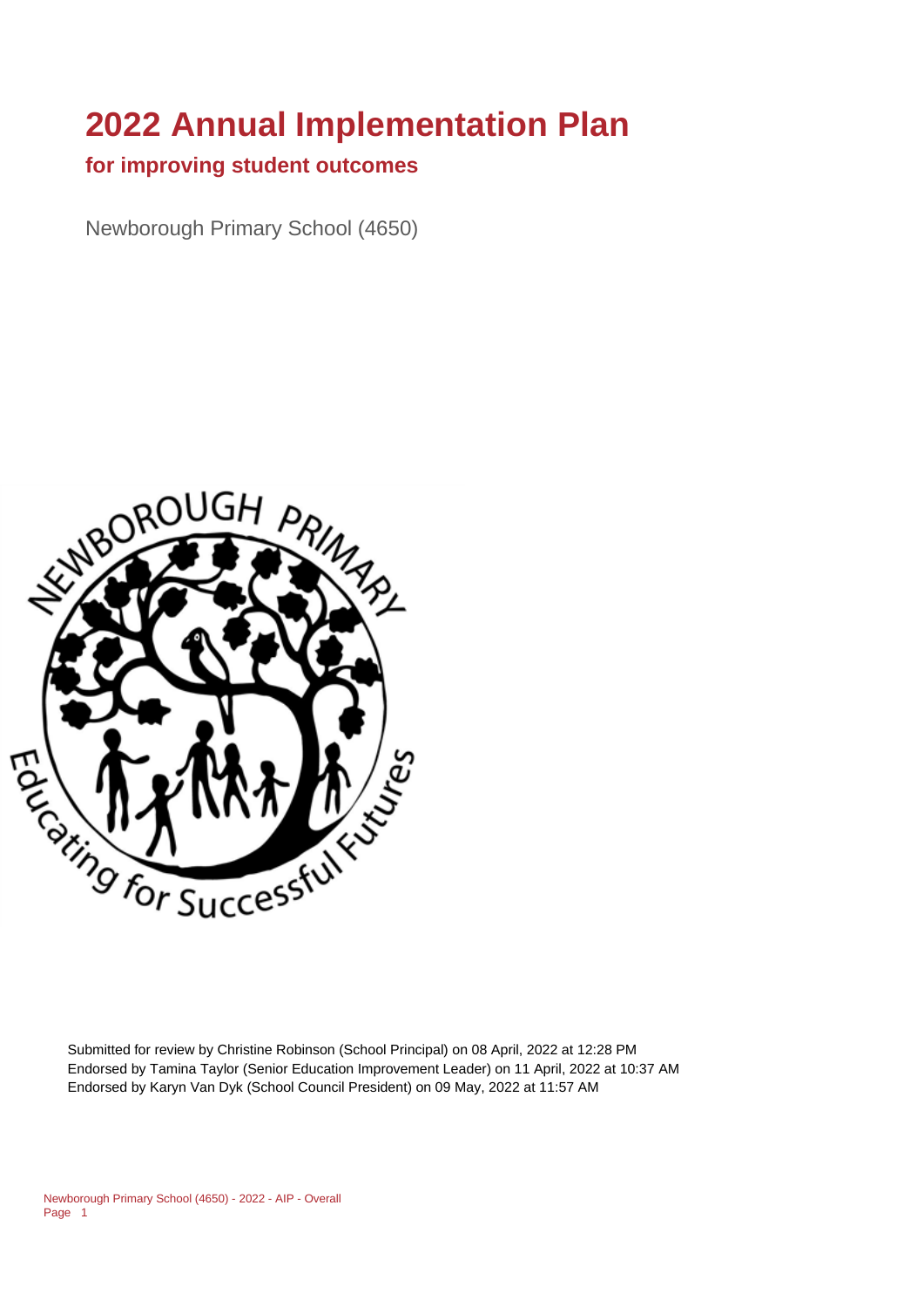# **Self-evaluation Summary - 2022**

|                                           | <b>FISO 2.0 Dimensions</b>                                                                                                                                                                                                       | <b>Self-evaluation Level</b> |
|-------------------------------------------|----------------------------------------------------------------------------------------------------------------------------------------------------------------------------------------------------------------------------------|------------------------------|
| <b>Teaching</b><br>and<br><b>Learning</b> | Documented teaching and learning program based on the Victorian<br>Curriculum and senior secondary pathways, incorporating extra-<br>curricula programs                                                                          |                              |
|                                           | Use of common and subject-specific high impact teaching and<br>learning strategies as part of a shared and responsive teaching and<br>learning model implemented through positive and supportive student-<br>staff relationships | Emerging                     |

| <b>Assessment</b> | Systematic use of assessment strategies and measurement practices<br>to obtain and provide feedback on student learning growth, attainment<br>and wellbeing capabilities | Emerging |
|-------------------|--------------------------------------------------------------------------------------------------------------------------------------------------------------------------|----------|
|                   | Systematic use of data and evidence to drive the prioritisation,<br>development, and implementation of actions in schools and<br>classrooms.                             |          |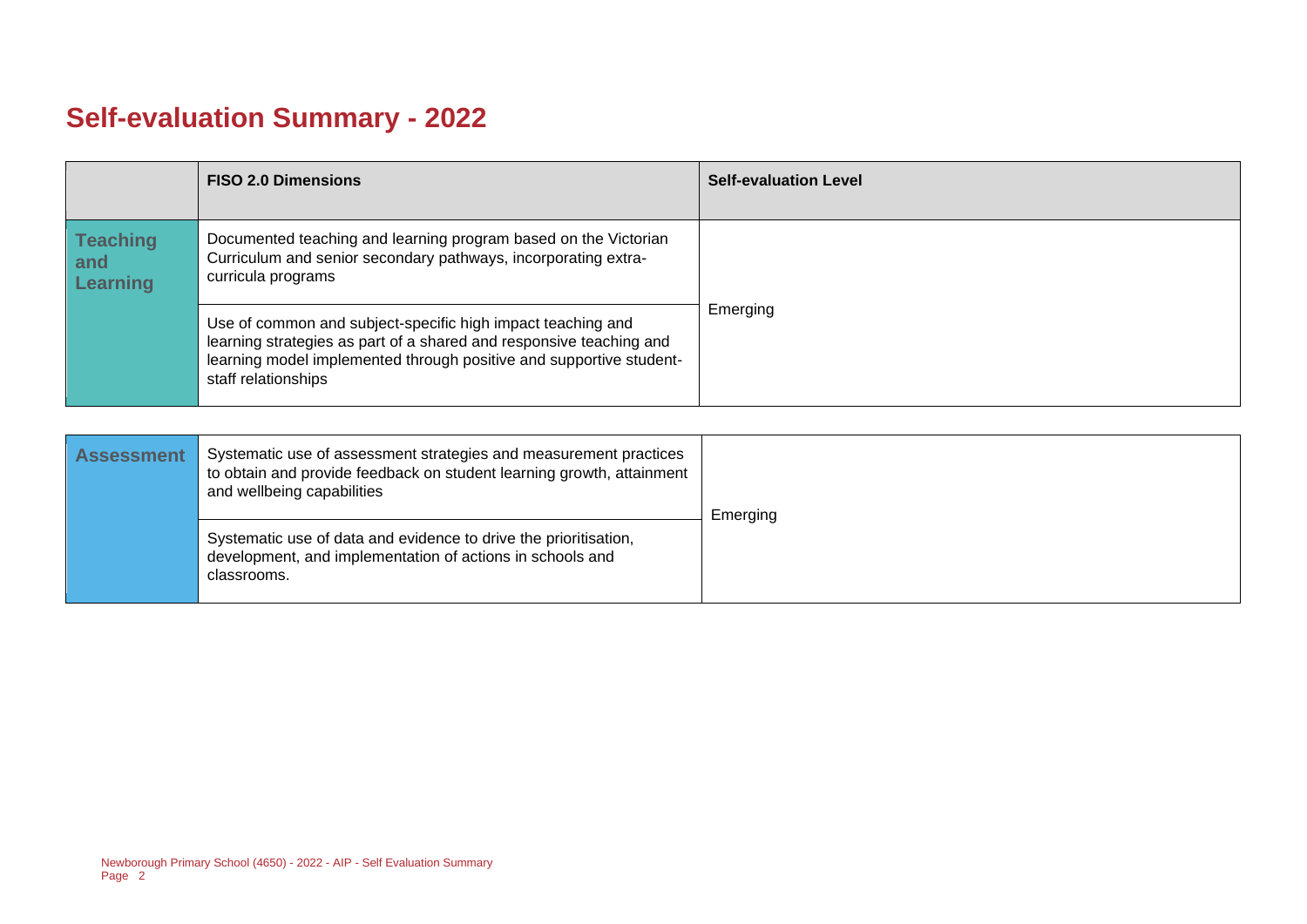| Leadership | The strategic direction and deployment of resources to create and<br>reflect shared goals and values; high expectations; and a positive,<br>safe and orderly learning environment | Evolving |
|------------|-----------------------------------------------------------------------------------------------------------------------------------------------------------------------------------|----------|
|            | Shared development of a culture of respect and collaboration with<br>positive and supportive relationships between students and staff at the<br>core                              |          |

| Activation of student voice and agency, including in leadership and<br><b>Engagement</b><br>learning, to strengthen students' participation and engagement in<br>school |                                                                                                                                                                                       | Emerging |
|-------------------------------------------------------------------------------------------------------------------------------------------------------------------------|---------------------------------------------------------------------------------------------------------------------------------------------------------------------------------------|----------|
|                                                                                                                                                                         | Strong relationships and active partnerships between schools and<br>families/carers, communities, and organisations to strengthen<br>students' participation and engagement in school |          |

| <b>Support</b> | Responsive, tiered and contextualised approaches and strong<br>relationships to support student learning, wellbeing and inclusion                                         |          |
|----------------|---------------------------------------------------------------------------------------------------------------------------------------------------------------------------|----------|
|                | Effective use of resources and active partnerships with families/carers,<br>specialist providers and community organisations to provide<br>responsive support to students | Evolving |

| Enter your reflective comments | The school has been beginning our working on our approach to reading, ensuring that the classrooms have a consistent<br>approach.                                                                                                                                                        |
|--------------------------------|------------------------------------------------------------------------------------------------------------------------------------------------------------------------------------------------------------------------------------------------------------------------------------------|
|                                | The last 3 years has had a massive focus on the culture of the school. This has included implementing the HILT program.<br>Lots of staff changes have occurred to ensure we have the best staff for our students.<br>School nurse has been employed to support our teachers and parents. |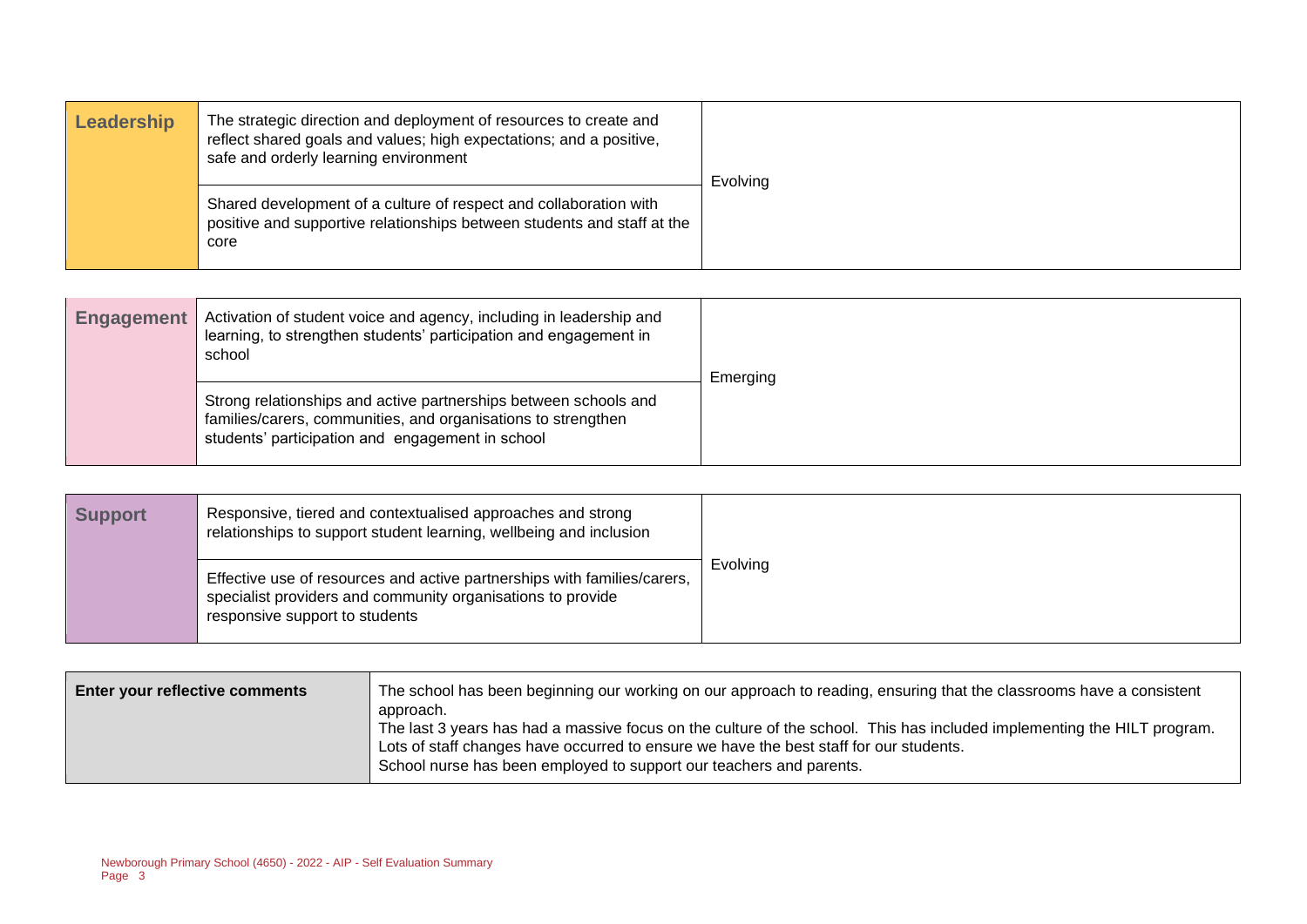|                                  | The Primary Maths and Science Specialist training was started in 2021, with one teacher and the principal undertaking the<br>training.        |  |
|----------------------------------|-----------------------------------------------------------------------------------------------------------------------------------------------|--|
| <b>Considerations for 2022</b>   | Continue the PMSS maths program.<br>Continue the work implementing a consistent approach to the teaching of reading<br>Continue the HILT work |  |
| Documents that support this plan |                                                                                                                                               |  |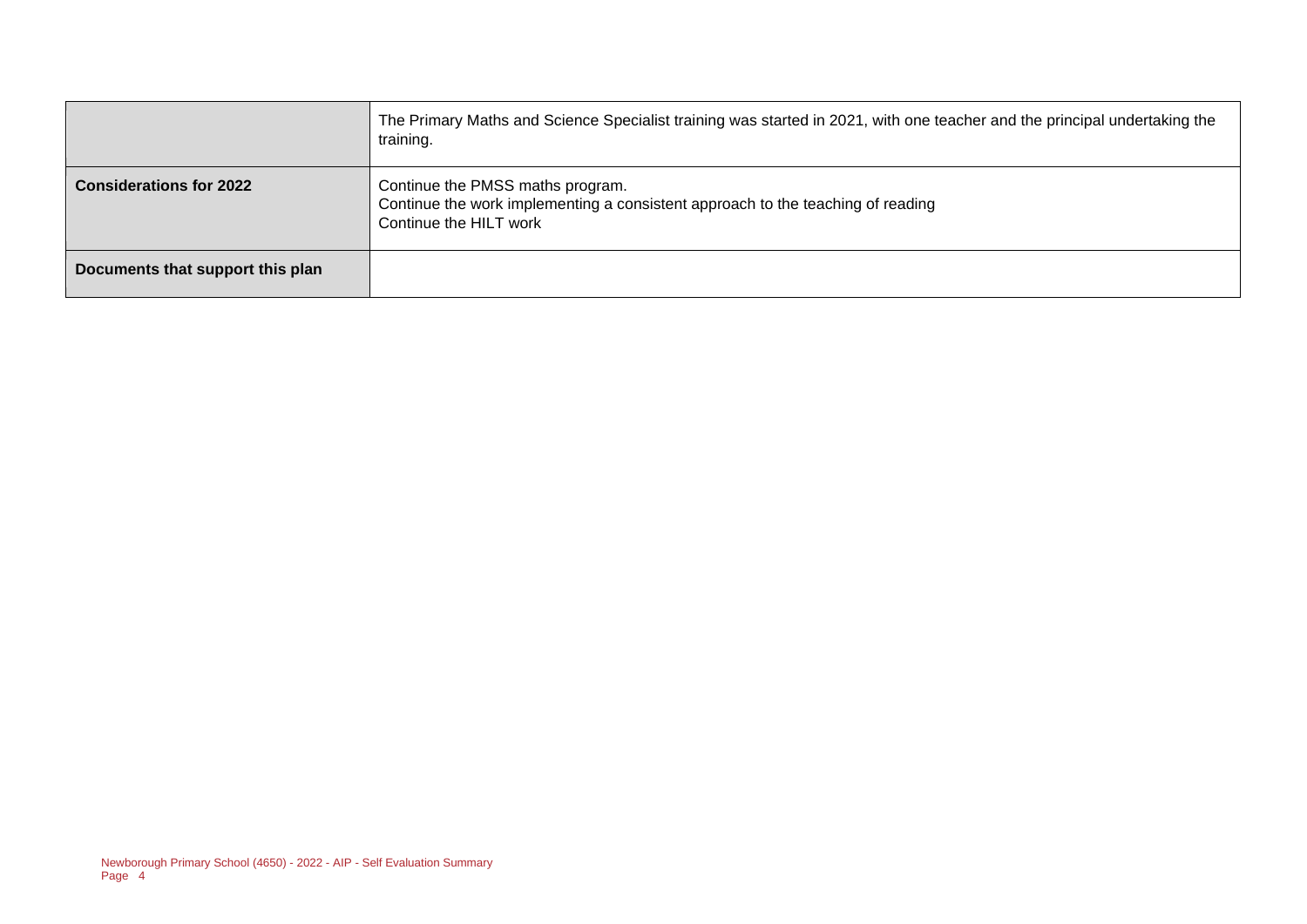## **SSP Goals Targets and KIS**

| Goal 1                                                         | <b>2022 Priorities Goal</b><br><br><br>Some of our students have thrived in the remote learning environment, others have maintained their learning progress,<br>and some need extra learning and wellbeing support despite the best efforts of their teachers and families. In 2022 we will<br>continue to focus on student learning - with an increased focus on numeracy - and student wellbeing through the 2022<br>Priorities Goal, a learning Key Improvement Strategy and a wellbeing Key Improvement Strategy. We will teach and<br>support each student at their point of need and in line with FISO. |  |
|----------------------------------------------------------------|---------------------------------------------------------------------------------------------------------------------------------------------------------------------------------------------------------------------------------------------------------------------------------------------------------------------------------------------------------------------------------------------------------------------------------------------------------------------------------------------------------------------------------------------------------------------------------------------------------------|--|
| Target 1.1                                                     | Support for the 2022 Priorities                                                                                                                                                                                                                                                                                                                                                                                                                                                                                                                                                                               |  |
| <b>Key Improvement Strategy 1.a</b><br>Priority 2022 Dimension | Learning - Support both those who need extra support and those who have thrived to continue to extend their learning,<br>especially in numeracy                                                                                                                                                                                                                                                                                                                                                                                                                                                               |  |
| <b>Key Improvement Strategy 1.b</b><br>Priority 2022 Dimension | Wellbeing - Effectively mobilise available resources to support students' wellbeing and mental health, especially the most<br>vulnerable                                                                                                                                                                                                                                                                                                                                                                                                                                                                      |  |
| Goal 2                                                         | Improve student outcomes in Mathematics                                                                                                                                                                                                                                                                                                                                                                                                                                                                                                                                                                       |  |
| Target 2.1                                                     | Annually at least 30 per cent of students in Year 3 and Year 5 will be assessed in the top two NAPLAN bands for<br>Numeracy.                                                                                                                                                                                                                                                                                                                                                                                                                                                                                  |  |
| Target 2.2                                                     | At least 90 per cent of students assessed in the top two NAPLAN bands for Numeracy in Year 3 will remain in the top two<br>bands in Year 5.                                                                                                                                                                                                                                                                                                                                                                                                                                                                   |  |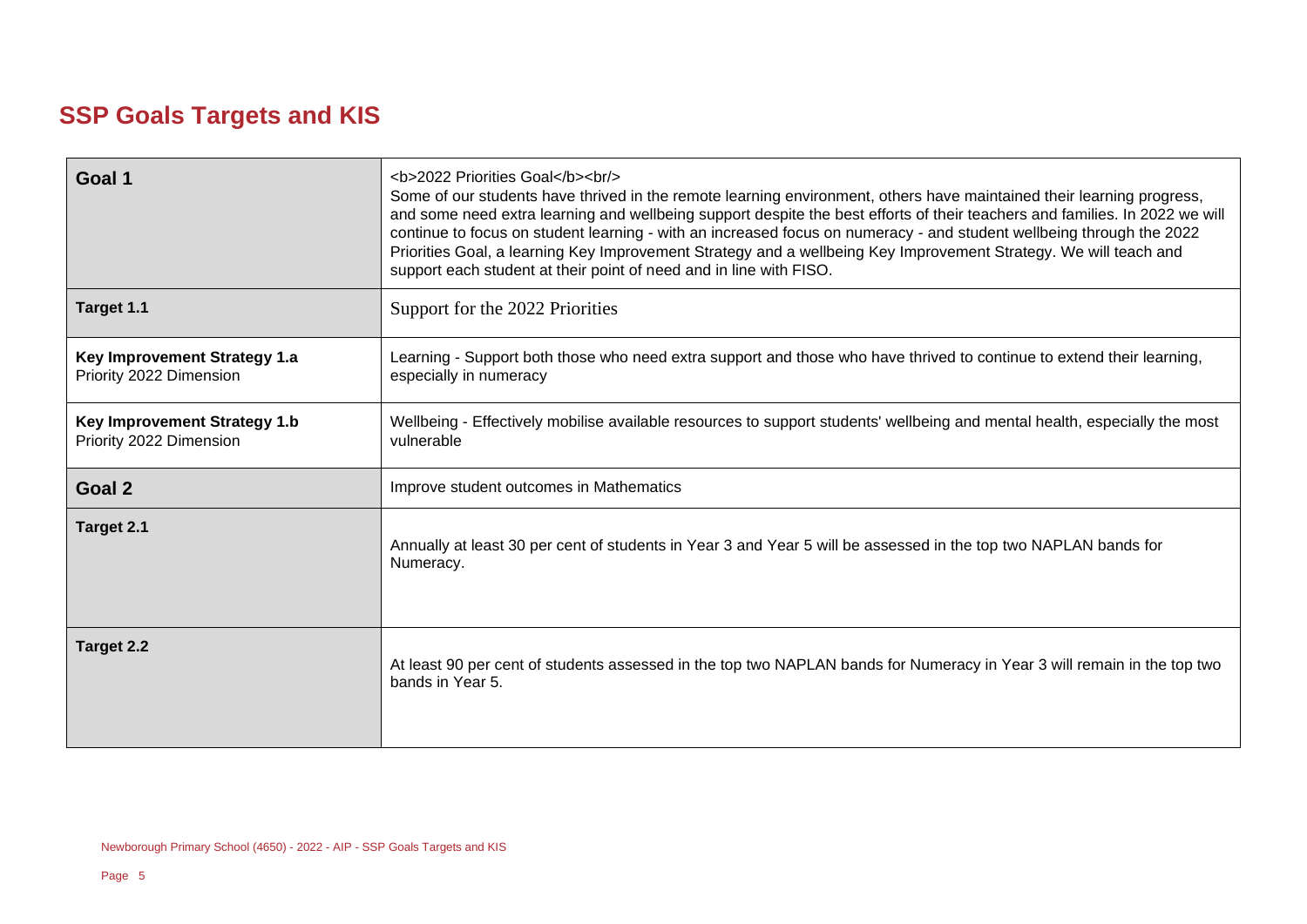| Target 2.3                                                                 | Annually at least 80 per cent of students in Year 5 will be assessed at standard or above for NAPLAN Numeracy.                                                                                                                |  |
|----------------------------------------------------------------------------|-------------------------------------------------------------------------------------------------------------------------------------------------------------------------------------------------------------------------------|--|
| Target 2.4                                                                 | By the end of the review period teacher judgments, correlated with standardised assessments, will show 80 per cent of<br>students at each year level are assessed at standard or above for each learning area of Mathematics. |  |
| <b>Key Improvement Strategy 2.a</b><br>Curriculum planning and assessment  | Build the capacity of members of staff to know, understand and effectively use the Victorian Curriculum for Mathematics                                                                                                       |  |
| <b>Key Improvement Strategy 2.b</b><br>Instructional and shared leadership | Build the instructional leadership capacity of school/middle leaders to support staff and give feedback on planning,<br>assessment and instruction to ensure whole school consistency and quality                             |  |
| <b>Key Improvement Strategy 2.c</b><br>Curriculum planning and assessment  | Further develop the PLC culture to support curriculum planning, moderation of assessments and instructional practice                                                                                                          |  |
| Goal 3                                                                     | Improve student outcomes in English with an initial focus on Reading                                                                                                                                                          |  |
| Target 3.1                                                                 | Annually at least 50 per cent of students in Year 3 and Year 5 will be assessed in the top two NAPLAN bands for Reading.                                                                                                      |  |
| Target 3.2                                                                 | At least 90 per cent of students assessed in the top two NAPLAN bands for Reading will remain in the top two bands in<br>Year 5.                                                                                              |  |

 $\overline{\phantom{a}}$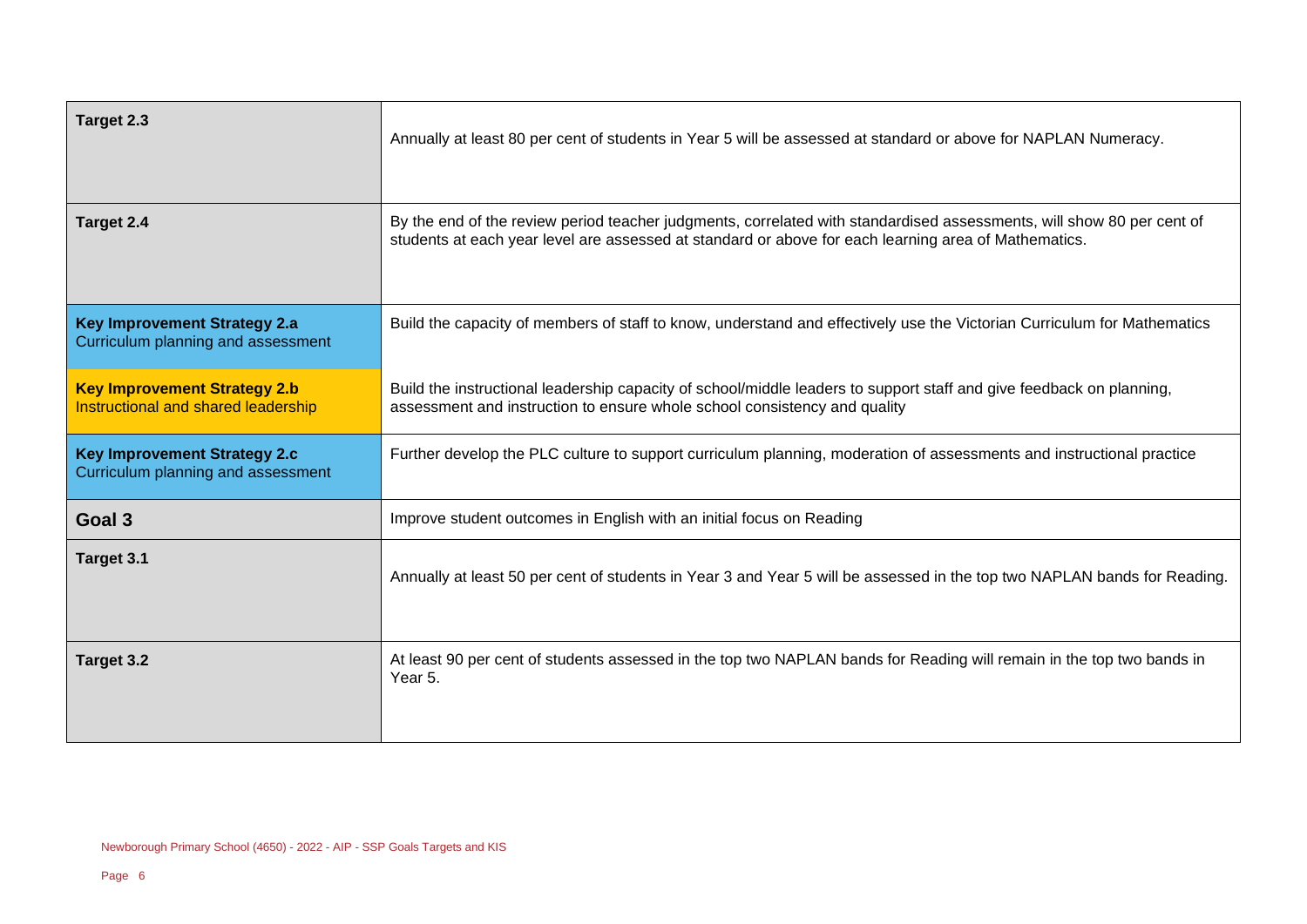| Target 3.3                                                                               | Annually at least 80 per cent of students in Year 3 and Year 5 will be assessed at standard or above for NAPLAN<br>Reading.                                                                                               |  |
|------------------------------------------------------------------------------------------|---------------------------------------------------------------------------------------------------------------------------------------------------------------------------------------------------------------------------|--|
| Target 3.4                                                                               | By the end of the review period teacher judgments, correlated with standardized assessments, will show 80 per cent of<br>students at each year level are assessed at standard or above for each learning area of English. |  |
| <b>Key Improvement Strategy 3.a</b><br>Evidence-based high-impact teaching<br>strategies | Build, implement and sustain an agreed approach to the teaching of Reading                                                                                                                                                |  |
| <b>Key Improvement Strategy 3.b</b><br>Curriculum planning and assessment                | Develop and implement a systematic approach to timely intervention for students who are not reaching the expected<br>levels and/or learning growth                                                                        |  |
| <b>Key Improvement Strategy 3.c</b><br>Intellectual engagement and self-<br>awareness    | Establish strategies for students to be setting, monitoring and evaluating their learning progress in Reading                                                                                                             |  |
| Goal 4                                                                                   | Enhance student engagement and motivation to learn                                                                                                                                                                        |  |
| Target 4.1                                                                               | Increase the percentage of students who are absent less than 10 day from 38 per cent to 50 per cent by the end of the<br>review period.                                                                                   |  |
| Target 4.2                                                                               | By the end of the review period increase the percentage of students who positively endorsed the Effort factor in the<br>AToSS from 74 per cent to 90 per cent.                                                            |  |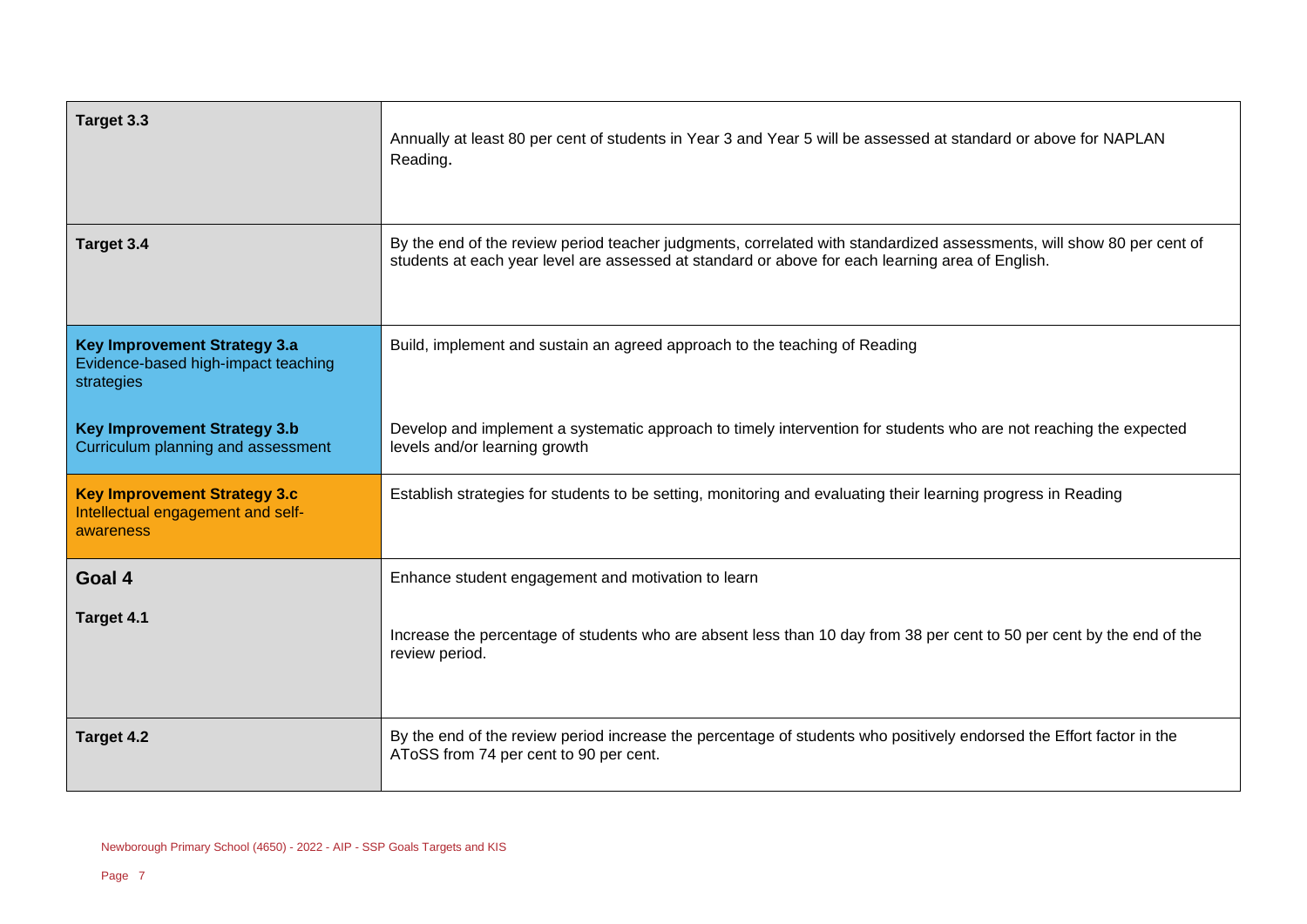| Target 4.3                                                                                | By the end of the review period increase the percentage of students who positively endorsed the Student voice and<br>agency factor in the AToSS from 72 per cent to 90 per cent. |  |
|-------------------------------------------------------------------------------------------|----------------------------------------------------------------------------------------------------------------------------------------------------------------------------------|--|
| <b>Key Improvement Strategy 4.a</b><br>Vision, values and culture                         | Engage all stakeholders in the process of developing and embedding a shared vision, reflective of the school's values and<br>aspirations for the future                          |  |
| <b>Key Improvement Strategy 4.b</b><br>Empowering students and building school<br>  pride | Build and embed a school culture that maintains students at the centre of decision making                                                                                        |  |
| <b>Key Improvement Strategy 4.c</b><br>Setting expectations and promoting<br>l inclusion  | Build a school culture based on collaboration where we take responsibility for ours and others learning                                                                          |  |

 $\overline{a}$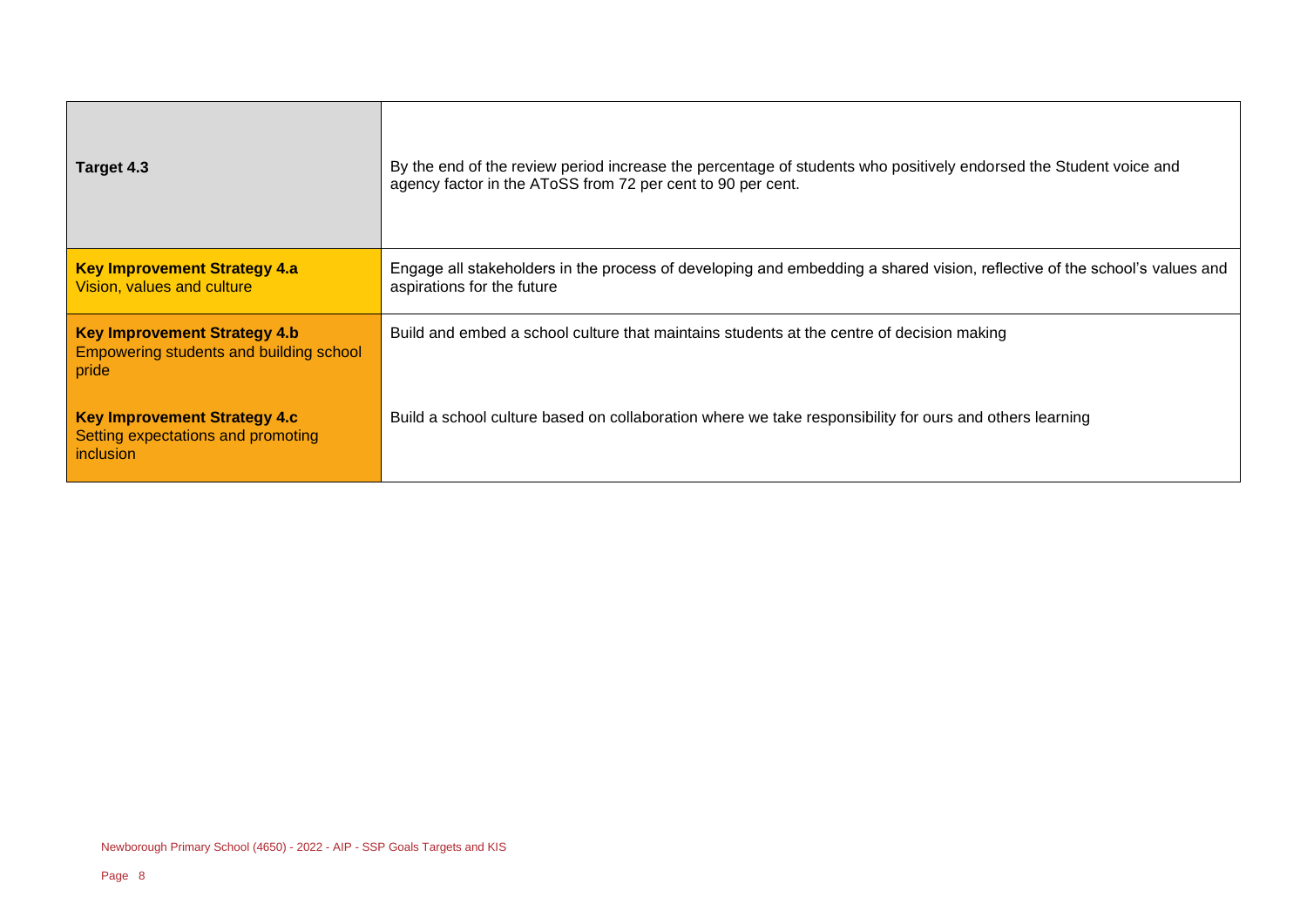### **Select Annual Goals and KIS**

| <b>Four Year Strategic Goals</b>                                                                                                                                                              | Is this<br>selected for<br>focus this<br>year? | <b>Four Year Strategic Targets</b>                                                                                           | 12 month target<br>The 12 month target is an incremental step<br>towards meeting the 4-year target, using the<br>same data set.                                                                                                               |
|-----------------------------------------------------------------------------------------------------------------------------------------------------------------------------------------------|------------------------------------------------|------------------------------------------------------------------------------------------------------------------------------|-----------------------------------------------------------------------------------------------------------------------------------------------------------------------------------------------------------------------------------------------|
| <b>2022 Priorities Goal</b><br><br><br>Some of our students have thrived in<br>the remote learning environment,<br>others have maintained their learning<br>progress, and some need extra<br> | Yes                                            | Support for the 2022 Priorities                                                                                              | Increase Perseverance factor on the<br>Student Attitude to School Survey from<br>68% to 80%<br>To reduce the percentage of students<br>recorded below on the expected level<br>Teachers Judgement for number and<br>algebra to less than 25%. |
| Improve student outcomes in<br><b>Mathematics</b>                                                                                                                                             | <b>No</b>                                      | Annually at least 30 per cent of students in Year 3 and Year 5 will<br>be assessed in the top two NAPLAN bands for Numeracy. |                                                                                                                                                                                                                                               |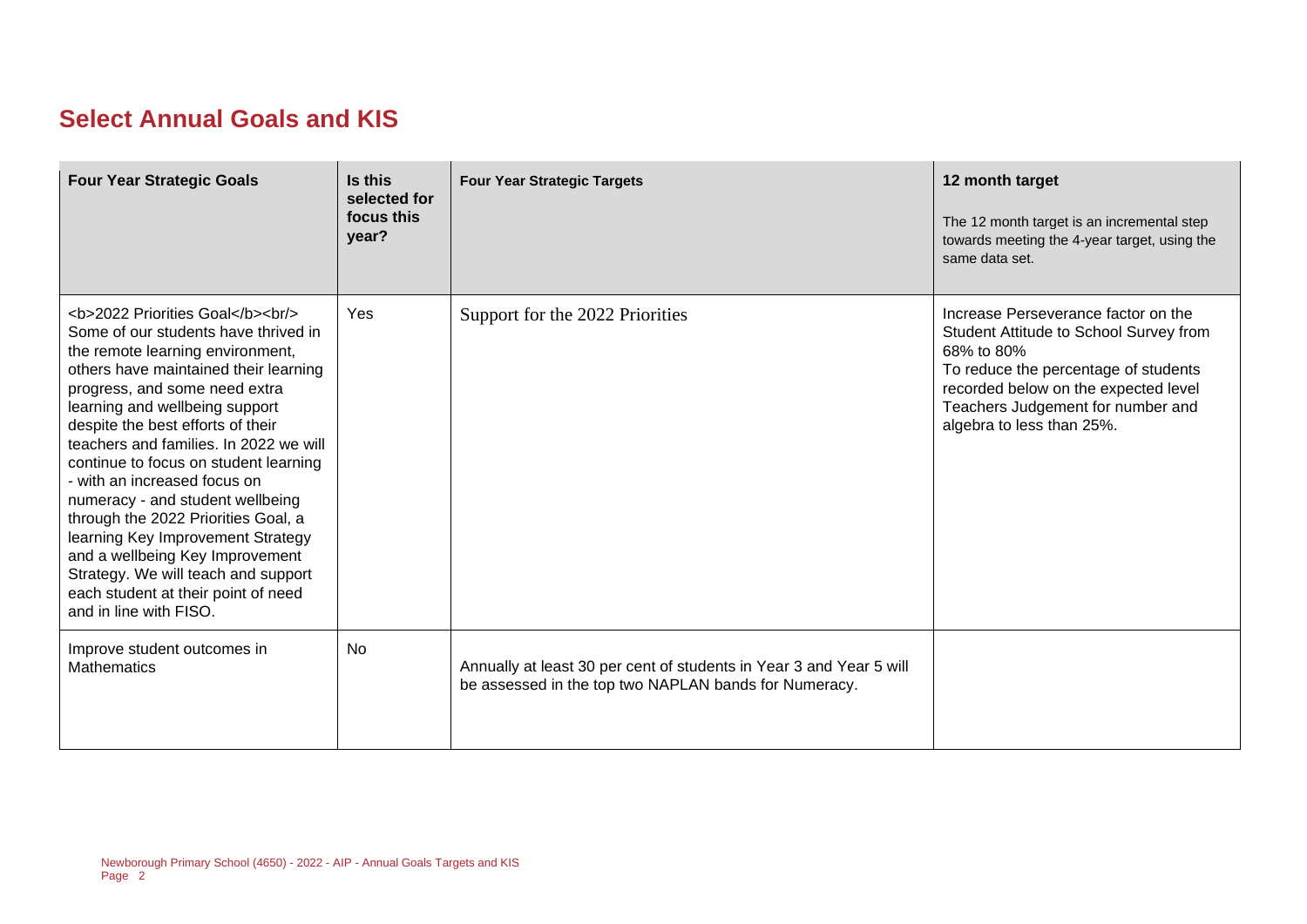|                                                                         |     | At least 90 per cent of students assessed in the top two NAPLAN<br>bands for Numeracy in Year 3 will remain in the top two bands in<br>Year 5.                                                                                      |                                                                                                                                                           |
|-------------------------------------------------------------------------|-----|-------------------------------------------------------------------------------------------------------------------------------------------------------------------------------------------------------------------------------------|-----------------------------------------------------------------------------------------------------------------------------------------------------------|
|                                                                         |     | Annually at least 80 per cent of students in Year 5 will be assessed<br>at standard or above for NAPLAN Numeracy.                                                                                                                   |                                                                                                                                                           |
|                                                                         |     | By the end of the review period teacher judgments, correlated with<br>standardised assessments, will show 80 per cent of students at<br>each year level are assessed at standard or above for each<br>learning area of Mathematics. |                                                                                                                                                           |
| Improve student outcomes in English<br>with an initial focus on Reading | Yes | Annually at least 50 per cent of students in Year 3 and Year 5 will<br>be assessed in the top two NAPLAN bands for Reading.                                                                                                         | Increase Year 3 students in reading in the<br>top two band from 25% to 30%<br>Increase Year 5 student in reading in the<br>top two bands from 21% to 30%. |
|                                                                         |     | At least 90 per cent of students assessed in the top two NAPLAN<br>bands for Reading will remain in the top two bands in Year 5.                                                                                                    | No results available to use for this year's<br>grade 5s                                                                                                   |
|                                                                         |     | Annually at least 80 per cent of students in Year 3 and Year 5 will<br>be assessed at standard or above for NAPLAN Reading.                                                                                                         | Reduce the level of students below<br>expected level from 21% to 15%                                                                                      |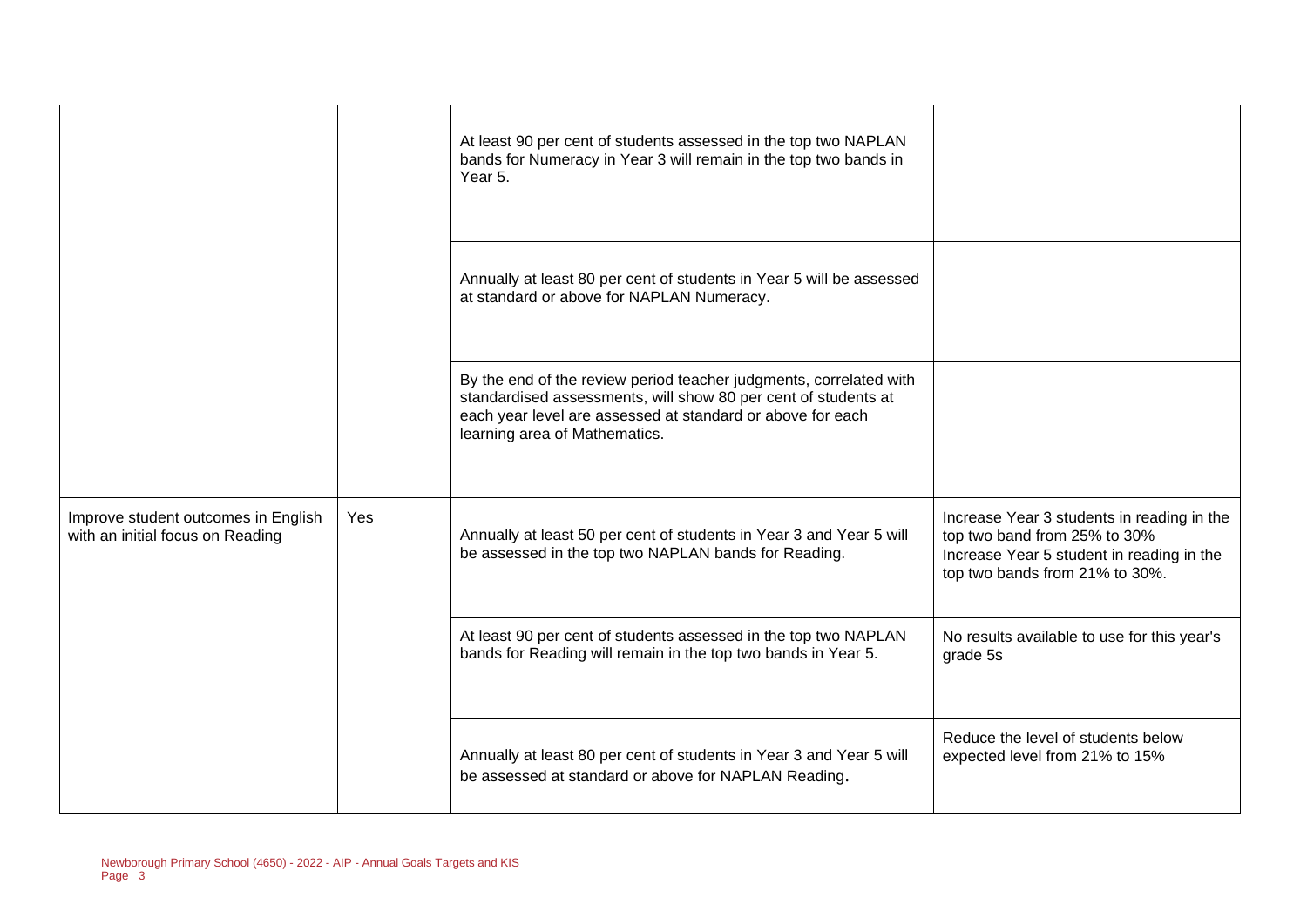|                                                       |    | By the end of the review period teacher judgments, correlated with<br>standardized assessments, will show 80 per cent of students at<br>each year level are assessed at standard or above for each<br>learning area of English. | 60% of students to be assessed at or<br>above in teacher judgement across the<br>school, compared to 43% in 2021 |
|-------------------------------------------------------|----|---------------------------------------------------------------------------------------------------------------------------------------------------------------------------------------------------------------------------------|------------------------------------------------------------------------------------------------------------------|
| Enhance student engagement and<br>motivation to learn | No | Increase the percentage of students who are absent less than 10<br>day from 38 per cent to 50 per cent by the end of the review period.                                                                                         |                                                                                                                  |
|                                                       |    | By the end of the review period increase the percentage of<br>students who positively endorsed the Effort factor in the AToSS<br>from 74 per cent to 90 per cent.                                                               |                                                                                                                  |
|                                                       |    | By the end of the review period increase the percentage of<br>students who positively endorsed the Student voice and agency<br>factor in the AToSS from 72 per cent to 90 per cent.                                             |                                                                                                                  |

| ∣ Goal 1 | <b>2022 Priorities Goal</b><br><br><br>Some of our students have thrived in the remote learning environment, others have maintained their learning progress, and<br>some need extra learning and wellbeing support despite the best efforts of their teachers and families. In 2022 we will continue<br>to focus on student learning - with an increased focus on numeracy - and student wellbeing through the 2022 Priorities Goal, a<br>learning Key Improvement Strategy and a wellbeing Key Improvement Strategy. We will teach and support each student at<br>their point of need and in line with FISO. |
|----------|---------------------------------------------------------------------------------------------------------------------------------------------------------------------------------------------------------------------------------------------------------------------------------------------------------------------------------------------------------------------------------------------------------------------------------------------------------------------------------------------------------------------------------------------------------------------------------------------------------------|
|----------|---------------------------------------------------------------------------------------------------------------------------------------------------------------------------------------------------------------------------------------------------------------------------------------------------------------------------------------------------------------------------------------------------------------------------------------------------------------------------------------------------------------------------------------------------------------------------------------------------------------|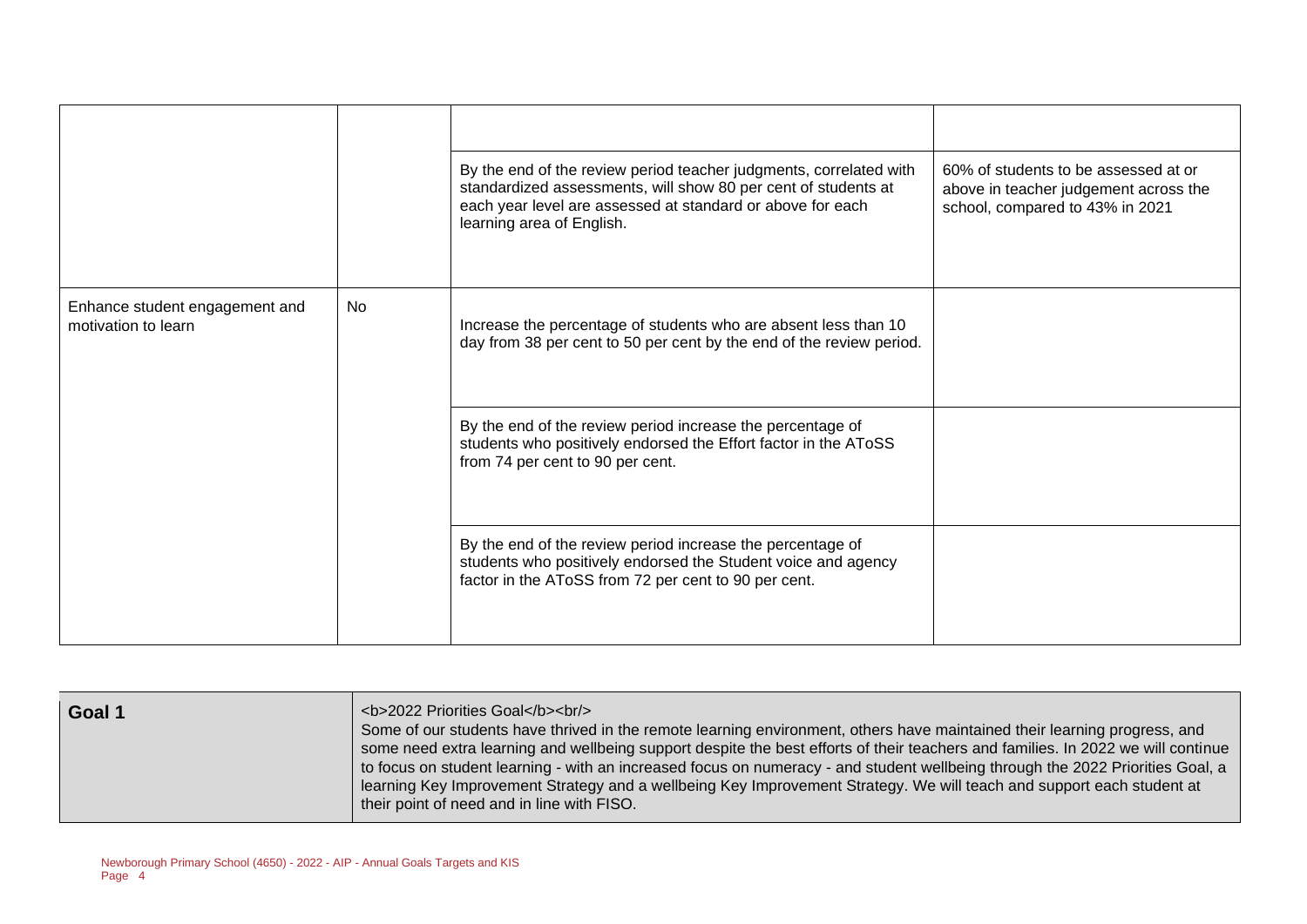| 12 Month Target 1.1                                                                                                                                                                                                                                                                       | Increase Perseverance factor on the Student Attitude to School Survey from 68% to 80%<br>To reduce the percentage of students recorded below on the expected level Teachers Judgement for number and algebra to<br>less than 25%. |                                              |  |  |  |
|-------------------------------------------------------------------------------------------------------------------------------------------------------------------------------------------------------------------------------------------------------------------------------------------|-----------------------------------------------------------------------------------------------------------------------------------------------------------------------------------------------------------------------------------|----------------------------------------------|--|--|--|
| <b>Key Improvement Strategies</b>                                                                                                                                                                                                                                                         |                                                                                                                                                                                                                                   | Is this KIS selected for focus this<br>year? |  |  |  |
| KIS <sub>1</sub><br>Priority 2022 Dimension                                                                                                                                                                                                                                               | Learning - Support both those who need extra support and those who have thrived to<br>continue to extend their learning, especially in numeracy                                                                                   | Yes                                          |  |  |  |
| KIS <sub>2</sub><br>Priority 2022 Dimension                                                                                                                                                                                                                                               | Wellbeing - Effectively mobilise available resources to support students' wellbeing and<br>Yes<br>mental health, especially the most vulnerable                                                                                   |                                              |  |  |  |
| Explain why the school has selected this<br>KIS as a focus for this year. Please make<br>reference to the self-evaluation, relevant<br>school data, the progress against School<br>Strategic Plan (SSP) goals, targets, and the<br>diagnosis of issues requiring particular<br>attention. | Please leave this field empty. Schools are not required to provide a rationale as this is in line with system priorities for 2022.                                                                                                |                                              |  |  |  |
| Goal 2                                                                                                                                                                                                                                                                                    | Improve student outcomes in English with an initial focus on Reading                                                                                                                                                              |                                              |  |  |  |
| 12 Month Target 2.1                                                                                                                                                                                                                                                                       | Increase Year 3 students in reading in the top two band from 25% to 30%<br>Increase Year 5 student in reading in the top two bands from 21% to 30%.                                                                               |                                              |  |  |  |
| 12 Month Target 2.2                                                                                                                                                                                                                                                                       | No results available to use for this year's grade 5s                                                                                                                                                                              |                                              |  |  |  |
| 12 Month Target 2.3                                                                                                                                                                                                                                                                       | Reduce the level of students below expected level from 21% to 15%                                                                                                                                                                 |                                              |  |  |  |
| 12 Month Target 2.4                                                                                                                                                                                                                                                                       | 60% of students to be assessed at or above in teacher judgement across the school, compared to 43% in 2021                                                                                                                        |                                              |  |  |  |
| <b>Key Improvement Strategies</b>                                                                                                                                                                                                                                                         |                                                                                                                                                                                                                                   | Is this KIS selected for focus this<br>year? |  |  |  |
| KIS <sub>1</sub>                                                                                                                                                                                                                                                                          | Build, implement and sustain an agreed approach to the teaching of Reading<br>Yes                                                                                                                                                 |                                              |  |  |  |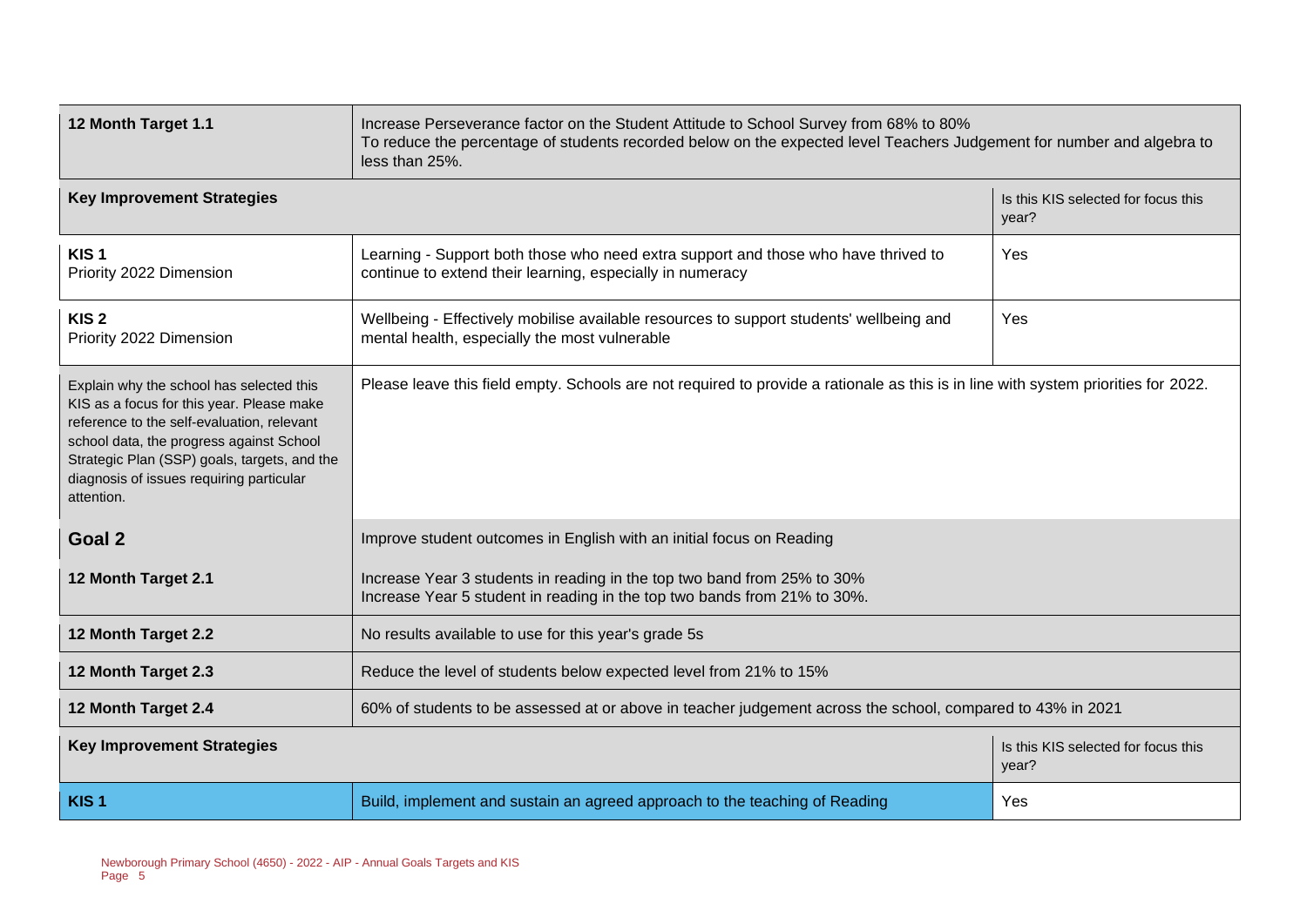| Evidence-based high-impact teaching<br>strategies                                                                                                                                                                                                                                         |                                                                                                                                                                                                                                                                                                                                                                                                                                                                       |            |
|-------------------------------------------------------------------------------------------------------------------------------------------------------------------------------------------------------------------------------------------------------------------------------------------|-----------------------------------------------------------------------------------------------------------------------------------------------------------------------------------------------------------------------------------------------------------------------------------------------------------------------------------------------------------------------------------------------------------------------------------------------------------------------|------------|
| KIS <sub>2</sub><br>Curriculum planning and assessment                                                                                                                                                                                                                                    | Develop and implement a systematic approach to timely intervention for students who are<br>not reaching the expected levels and/or learning growth                                                                                                                                                                                                                                                                                                                    | <b>Yes</b> |
| KIS <sub>3</sub><br>Intellectual engagement and self-<br>awareness                                                                                                                                                                                                                        | Establish strategies for students to be setting, monitoring and evaluating their learning<br>progress in Reading                                                                                                                                                                                                                                                                                                                                                      | <b>No</b>  |
| Explain why the school has selected this<br>KIS as a focus for this year. Please make<br>reference to the self-evaluation, relevant<br>school data, the progress against School<br>Strategic Plan (SSP) goals, targets, and the<br>diagnosis of issues requiring particular<br>attention. | To develop consistency across the whole school, as the classes were running their own programs and there was no<br>consistency across the classrooms. Lacking consistency in length of time allocated to reading instruction and significant<br>variation on curriculum focus and teaching strategies. Consistency in the language used in the classroom and the way<br>assessments were taken. We have had a change in 3 out of 6 classroom teachers from last year. |            |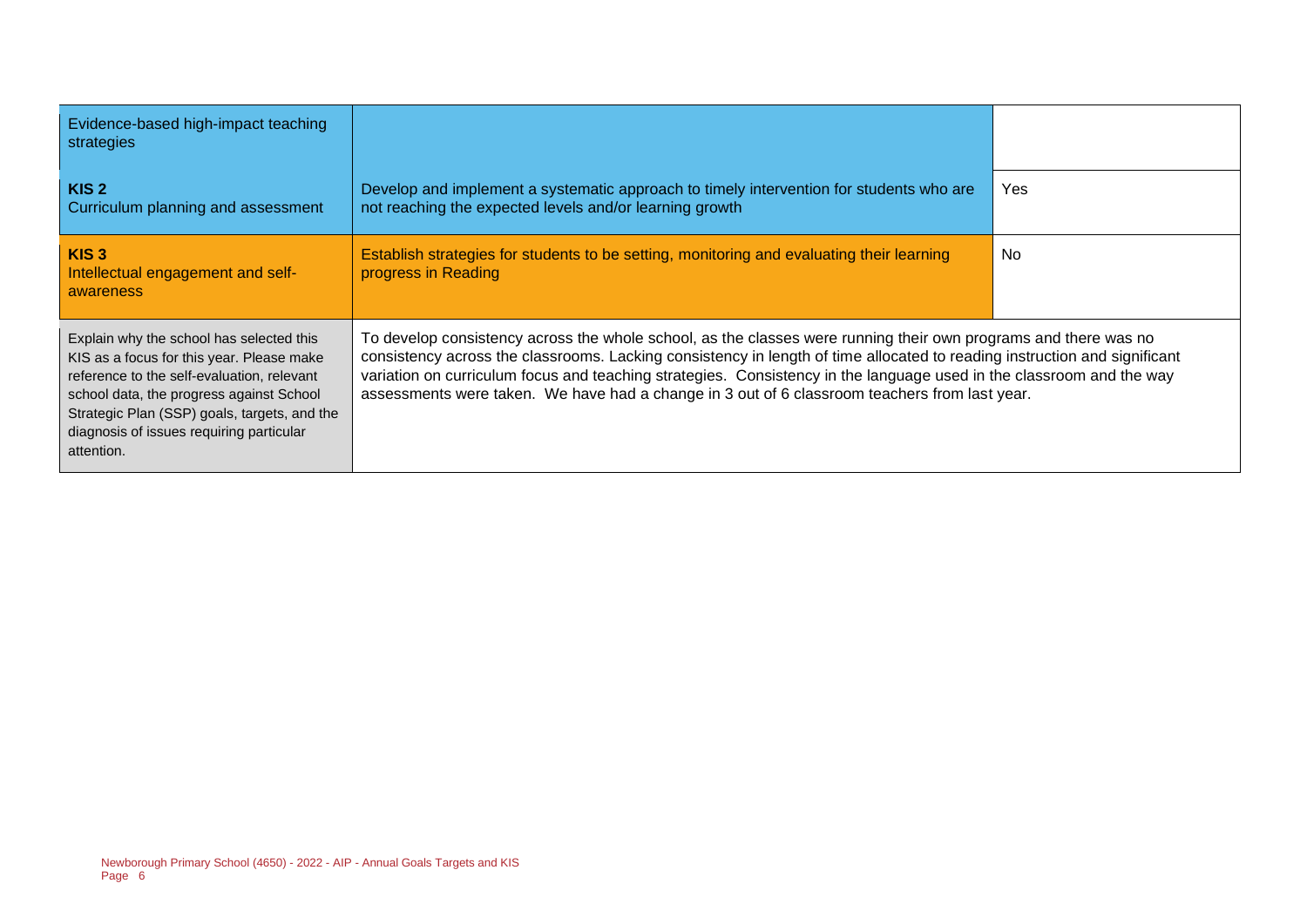### **Define Actions, Outcomes and Activities**

| Goal 1                                      | 2022 Priorities Goal<br>Some of our students have thrived in the remote learning environment, others have maintained their learning progress, and some<br>need extra learning and wellbeing support despite the best efforts of their teachers and families. In 2022 we will continue to focus on<br>student learning - with an increased focus on numeracy - and student wellbeing through the 2022 Priorities Goal, a learning Key<br>Improvement Strategy and a wellbeing Key Improvement Strategy. We will teach and support each student at their point of need and<br>in line with FISO.       |
|---------------------------------------------|------------------------------------------------------------------------------------------------------------------------------------------------------------------------------------------------------------------------------------------------------------------------------------------------------------------------------------------------------------------------------------------------------------------------------------------------------------------------------------------------------------------------------------------------------------------------------------------------------|
| 12 Month Target 1.1                         | Increase Perseverance factor on the Student Attitude to School Survey from 68% to 80%<br>To reduce the percentage of students recorded below on the expected level Teachers Judgement for number and algebra to less<br>than 25%.                                                                                                                                                                                                                                                                                                                                                                    |
| KIS <sub>1</sub><br>Priority 2022 Dimension | Learning - Support both those who need extra support and those who have thrived to continue to extend their learning, especially in<br>numeracy                                                                                                                                                                                                                                                                                                                                                                                                                                                      |
| <b>Actions</b>                              | Develop teacher capacity in the teaching of number and algebra                                                                                                                                                                                                                                                                                                                                                                                                                                                                                                                                       |
| <b>Outcomes</b>                             | Leaders will:<br>Continue the time release (2 days a week) for the maths specialist to undertake the Primary Maths and Science Specialist training<br>Prioritise meeting time fortnightly to assist with the adult learning of teaching number and algebra<br>Teachers will:<br>Prioritise the teaching of maths - within the school week 3 hours of number and algebra (5 hours in total of all maths across the<br>week)<br>Trial the activities in their classroom that are shared at the teachers meetings<br>Undertake pre and post testing and group their students according to their results |
|                                             | Students will:<br>Understand what areas of number and algebra that they are more successful in (increase their confidence)<br>Understand what the next thing they need to work on is - using the front cover of the test which outlines all the learning goals                                                                                                                                                                                                                                                                                                                                       |
| <b>Success Indicators</b>                   | Increase in student understanding of number and algebra, comparing pre and post test results<br>Increase in student confidence and attitude to learning maths<br>Increase in NAPLAN results                                                                                                                                                                                                                                                                                                                                                                                                          |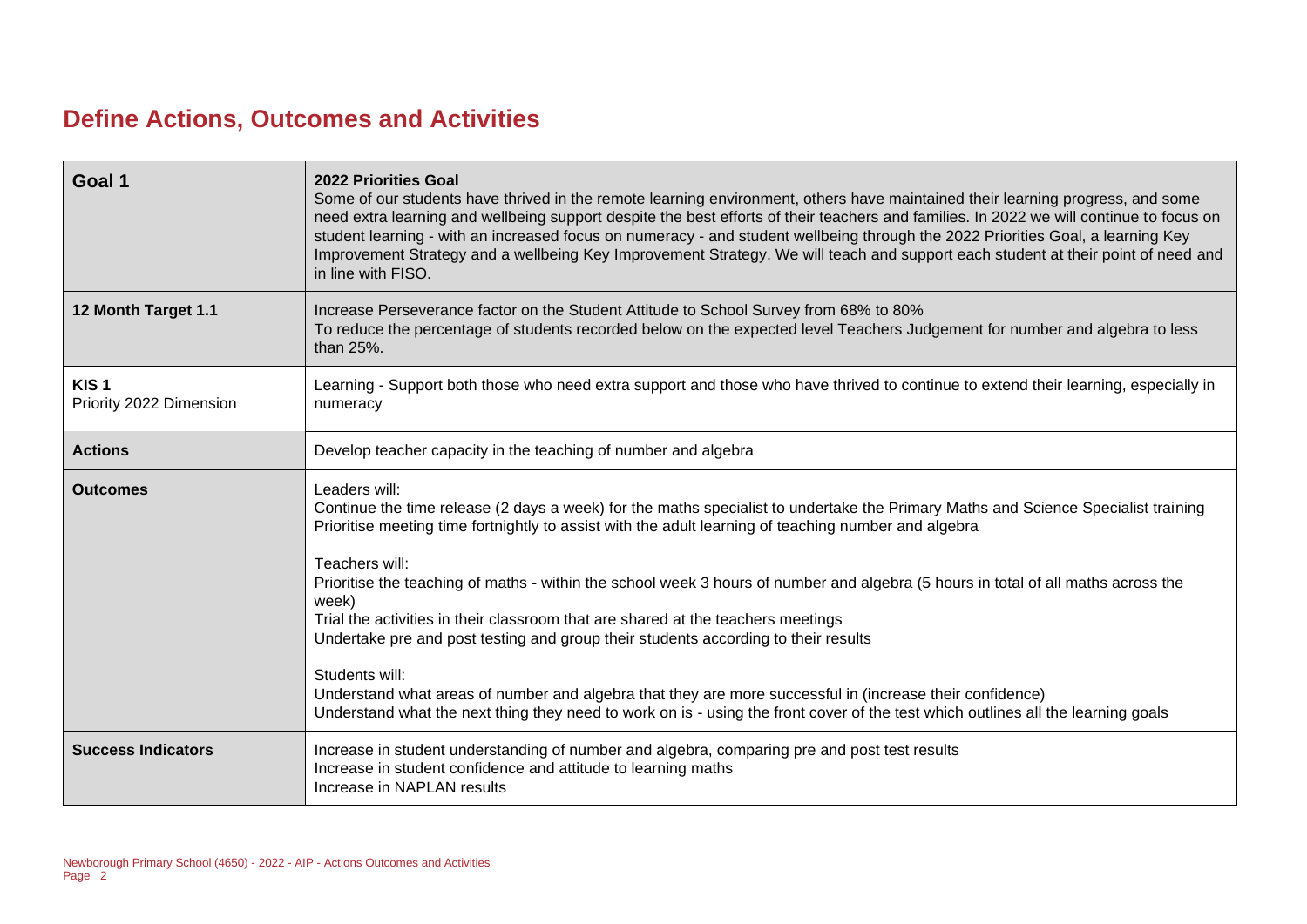| <b>Activities and Milestones</b>            | <b>People Responsible</b>                                                                                                             | Is this a PL<br><b>Priority</b> | When                             | <b>Funding Streams</b>                                                                                                                                                                                                               |
|---------------------------------------------|---------------------------------------------------------------------------------------------------------------------------------------|---------------------------------|----------------------------------|--------------------------------------------------------------------------------------------------------------------------------------------------------------------------------------------------------------------------------------|
| Allocate time release for PMSS teachers     | ☑ Leadership Team                                                                                                                     | $\Box$ PLP<br>Priority          | from:<br>Term 1<br>to:<br>Term 4 | \$35,000.00<br>$\Box$ Equity funding will<br>be used<br>$\Box$ Disability Inclusion<br>Tier 2 Funding will be<br>used<br>$\Box$ Schools Mental<br>Health Menu items<br>will be used which<br>may include DET<br>funded or free items |
| <b>Continue PMSS training</b>               | ☑ Leadership Team                                                                                                                     | $\square$ PLP<br>Priority       | from:<br>Term 1<br>to:<br>Term 4 | \$30,000.00<br>$\Box$ Equity funding will<br>be used<br>$\Box$ Disability Inclusion<br>Tier 2 Funding will be<br>used<br>$\Box$ Schools Mental<br>Health Menu items<br>will be used which<br>may include DET<br>funded or free items |
| KIS <sub>2</sub><br>Priority 2022 Dimension | Wellbeing - Effectively mobilise available resources to support students' wellbeing and mental health, especially the most vulnerable |                                 |                                  |                                                                                                                                                                                                                                      |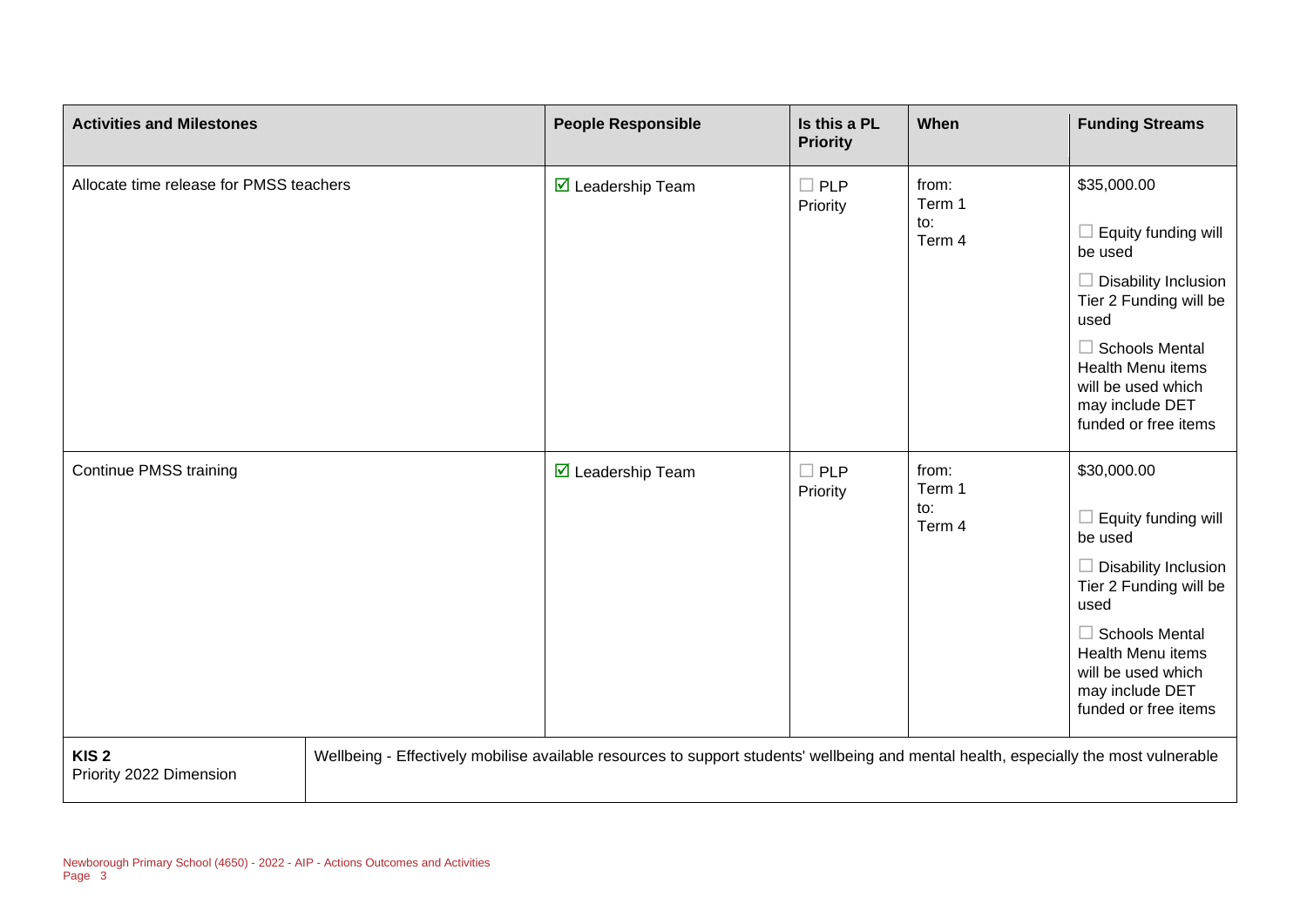| <b>Actions</b>                                                                                                                                   |                                                                                                                                                                                                                                                                                                                                                                                                                                           | Develop whole school approach to teaching Social and Emotional Learning |                                 |                                             |                                                                                                                                                                                                                                   |
|--------------------------------------------------------------------------------------------------------------------------------------------------|-------------------------------------------------------------------------------------------------------------------------------------------------------------------------------------------------------------------------------------------------------------------------------------------------------------------------------------------------------------------------------------------------------------------------------------------|-------------------------------------------------------------------------|---------------------------------|---------------------------------------------|-----------------------------------------------------------------------------------------------------------------------------------------------------------------------------------------------------------------------------------|
| <b>Outcomes</b>                                                                                                                                  | Leaders will:<br>Prioritise the teaching of Social and Emotional Literacy across the whole school<br>Model the language and interactions with the students who are escalated<br>Teachers will:<br>Know how to bring the various programs together<br>Have knowledge of the programs and skills to implement the programs<br>Students will:<br>Have a language to explain how they are feeling<br>Demonstrate they can work through issues |                                                                         |                                 |                                             |                                                                                                                                                                                                                                   |
| <b>Success Indicators</b>                                                                                                                        | Attitude to School survey perseverance survey<br>School based survey results<br>Curriculum documents<br>PLC agends<br>Work programs<br>Anecdotal observations<br><b>KWL on Social Emotional Learning</b>                                                                                                                                                                                                                                  |                                                                         |                                 |                                             |                                                                                                                                                                                                                                   |
| <b>Activities and Milestones</b>                                                                                                                 |                                                                                                                                                                                                                                                                                                                                                                                                                                           | <b>People Responsible</b>                                               | Is this a PL<br><b>Priority</b> | When                                        | <b>Funding Streams</b>                                                                                                                                                                                                            |
| Provide professional learning to staff on RR, Zones of Regulation,<br>PBS, individually and clearly articulate how the programs work<br>together |                                                                                                                                                                                                                                                                                                                                                                                                                                           | $\triangledown$ Leadership Team                                         | <b>☑</b> PLP<br>Priority        | from:<br>Term 2<br>$\mathsf{to}:$<br>Term 4 | \$20,000.00<br>$\overline{\mathbf{y}}$ Equity funding will<br>be used<br>$\Box$ Disability Inclusion<br>Tier 2 Funding will be<br>used<br>$\overline{\boxtimes}$ Schools Mental<br><b>Health Menu items</b><br>will be used which |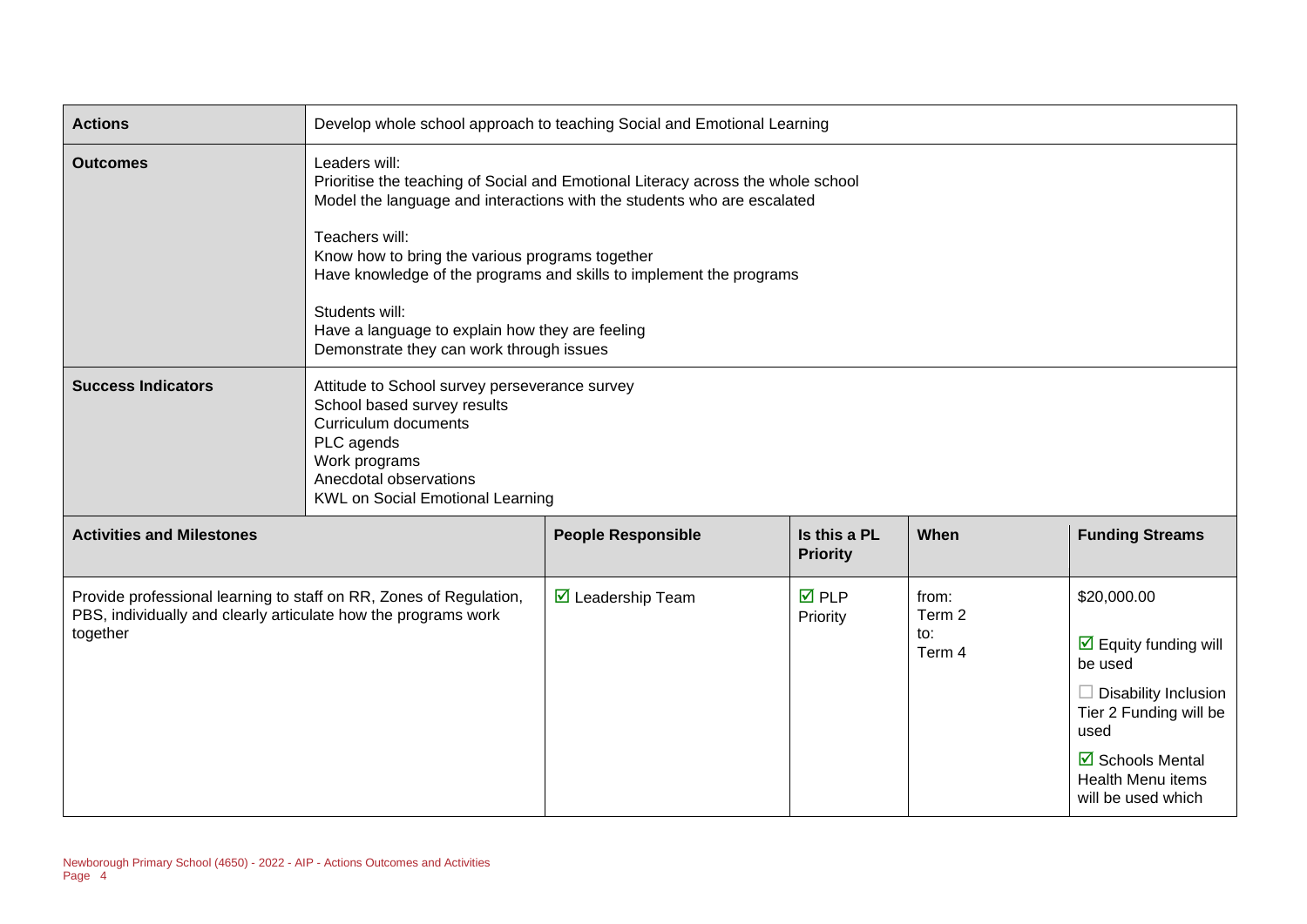|                                                                                                                                                             |                                                        |                        |                                  | may include DET<br>funded or free items                                                                                                                                                                                                   |
|-------------------------------------------------------------------------------------------------------------------------------------------------------------|--------------------------------------------------------|------------------------|----------------------------------|-------------------------------------------------------------------------------------------------------------------------------------------------------------------------------------------------------------------------------------------|
| Apply for and participate in the Modeling Respectful and Equality<br>program                                                                                | $\triangledown$ Leadership Team                        | $\Box$ PLP<br>Priority | from:<br>Term 1<br>to:<br>Term 2 | \$2,000.00<br>Equity funding will<br>be used<br>Disability Inclusion<br>Tier 2 Funding will be<br>used<br>$\Box$ Schools Mental<br>Health Menu items<br>will be used which<br>may include DET<br>funded or free items                     |
| Social worker to support teachers to implement the SEL programs<br>in the classroom                                                                         | ☑ Leadership Team<br>$\triangledown$ Wellbeing Team    | $\Box$ PLP<br>Priority | from:<br>Term 1<br>to:<br>Term 4 | \$60,000.00<br>$\overline{\mathbf{y}}$ Equity funding will<br>be used<br>Disability Inclusion<br>Tier 2 Funding will be<br>used<br>☑ Schools Mental<br>Health Menu items<br>will be used which<br>may include DET<br>funded or free items |
| Social Worker to work with small groups of students around issues<br>identified by classroom staff<br>Social Worker to support the teachers in teaching SEL | $\overline{\mathbf{M}}$ Teacher(s)<br>☑ Wellbeing Team | $\Box$ PLP<br>Priority | from:<br>Term 1                  | \$7,187.00                                                                                                                                                                                                                                |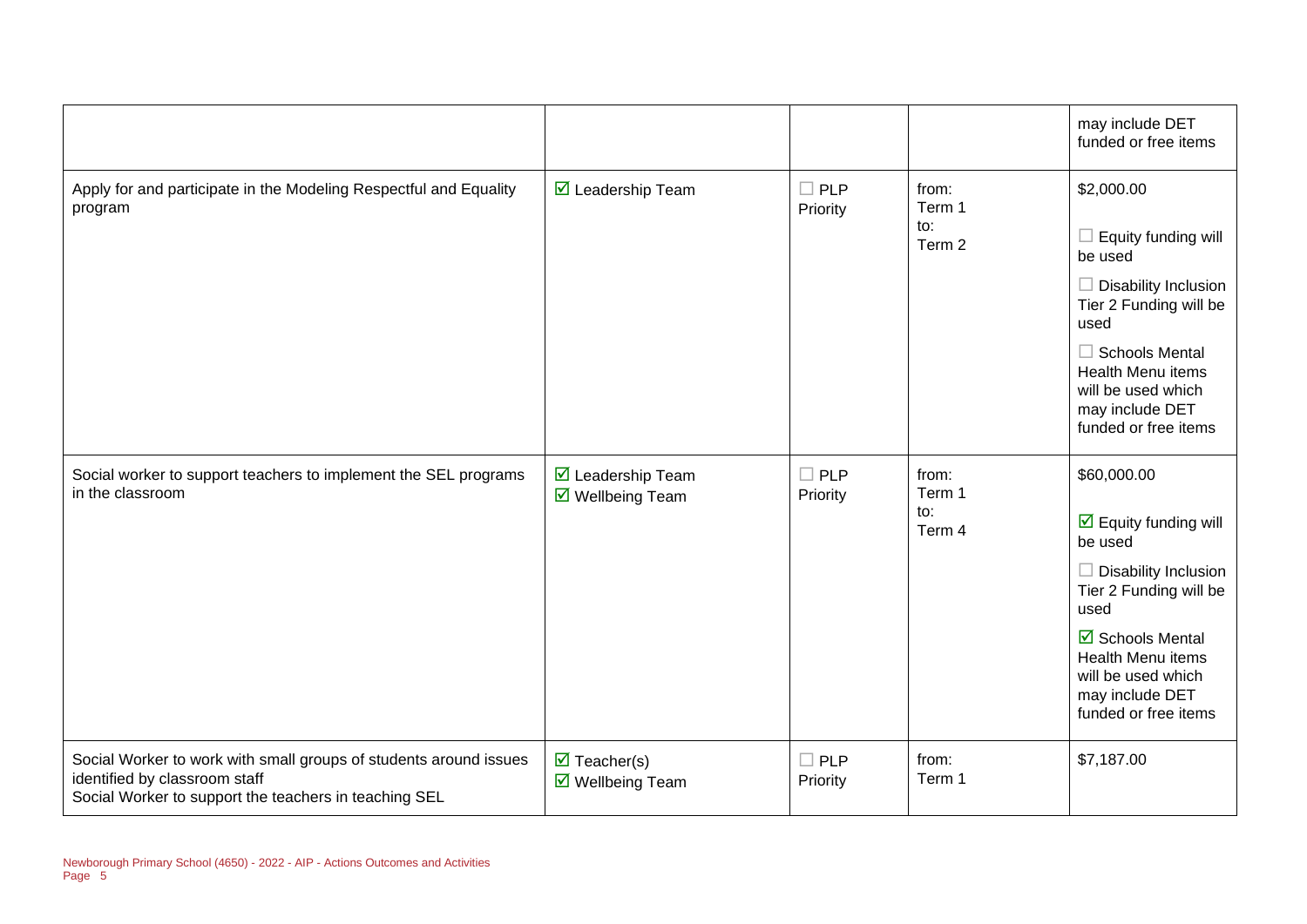|                                                                                                         |                                                             |                        | to:<br>Term 4                    | $\Box$ Equity funding will<br>be used<br>$\Box$ Disability Inclusion<br>Tier 2 Funding will be<br>used<br>$\overline{\mathbf{M}}$ Schools Mental<br>Health Menu items<br>will be used which<br>may include DET<br>funded or free items                                 |
|---------------------------------------------------------------------------------------------------------|-------------------------------------------------------------|------------------------|----------------------------------|------------------------------------------------------------------------------------------------------------------------------------------------------------------------------------------------------------------------------------------------------------------------|
| Implement the CASEA program with P-3 students and their parents<br>with Social Emotional skill building | $\overline{\mathbf{M}}$ Leadership Team<br>☑ Wellbeing Team | $\Box$ PLP<br>Priority | from:<br>Term 2<br>to:<br>Term 4 | \$10,000.00<br>$\overline{\mathbf{y}}$ Equity funding will<br>be used<br>$\Box$ Disability Inclusion<br>Tier 2 Funding will be<br>used<br>$\overline{\mathbf{M}}$ Schools Mental<br>Health Menu items<br>will be used which<br>may include DET<br>funded or free items |
| Use PLCs to monitor and track the implementation of the SEL<br>program                                  | $\overline{\blacksquare}$ All Staff                         | $\Box$ PLP<br>Priority | from:<br>Term 1<br>to:<br>Term 4 | \$10,000.00<br>$\overline{\mathbf{y}}$ Equity funding will<br>be used<br>$\Box$ Disability Inclusion<br>Tier 2 Funding will be<br>used                                                                                                                                 |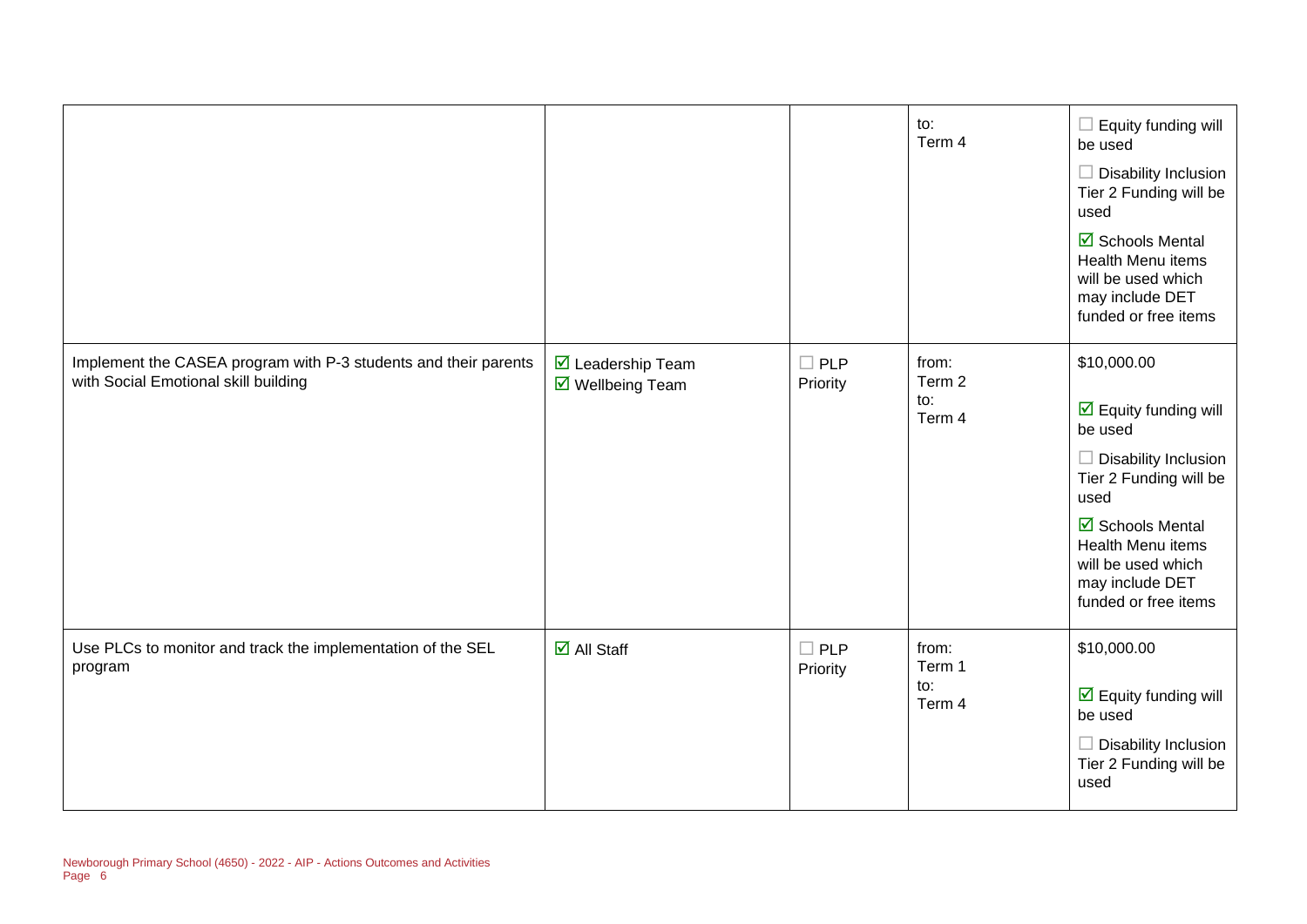|                                                                                                |                                                                                                            |                                                                                                                                                     |                        |                                  | $\overline{\boxtimes}$ Schools Mental<br><b>Health Menu items</b><br>will be used which<br>may include DET<br>funded or free items                                                                                              |
|------------------------------------------------------------------------------------------------|------------------------------------------------------------------------------------------------------------|-----------------------------------------------------------------------------------------------------------------------------------------------------|------------------------|----------------------------------|---------------------------------------------------------------------------------------------------------------------------------------------------------------------------------------------------------------------------------|
| Increase the Social Worker from level 2 to level 3 and increase the<br>hours from 3 to 5 days. |                                                                                                            | ◘ Leadership Team<br>$\overline{\mathbf{M}}$ Wellbeing Team                                                                                         | $\Box$ PLP<br>Priority | from:<br>Term 1<br>to:<br>Term 4 | \$15,300.00<br>Equity funding will<br>be used<br>$\Box$ Disability Inclusion<br>Tier 2 Funding will be<br>used<br>☑ Schools Mental<br><b>Health Menu items</b><br>will be used which<br>may include DET<br>funded or free items |
| Goal 2                                                                                         |                                                                                                            | Improve student outcomes in English with an initial focus on Reading                                                                                |                        |                                  |                                                                                                                                                                                                                                 |
| 12 Month Target 2.1                                                                            |                                                                                                            | Increase Year 3 students in reading in the top two band from 25% to 30%<br>Increase Year 5 student in reading in the top two bands from 21% to 30%. |                        |                                  |                                                                                                                                                                                                                                 |
| 12 Month Target 2.2                                                                            | No results available to use for this year's grade 5s                                                       |                                                                                                                                                     |                        |                                  |                                                                                                                                                                                                                                 |
| 12 Month Target 2.3                                                                            |                                                                                                            | Reduce the level of students below expected level from 21% to 15%                                                                                   |                        |                                  |                                                                                                                                                                                                                                 |
| 12 Month Target 2.4                                                                            | 60% of students to be assessed at or above in teacher judgement across the school, compared to 43% in 2021 |                                                                                                                                                     |                        |                                  |                                                                                                                                                                                                                                 |
| KIS <sub>1</sub><br>Evidence-based high-impact<br>teaching strategies                          |                                                                                                            | Build, implement and sustain an agreed approach to the teaching of Reading                                                                          |                        |                                  |                                                                                                                                                                                                                                 |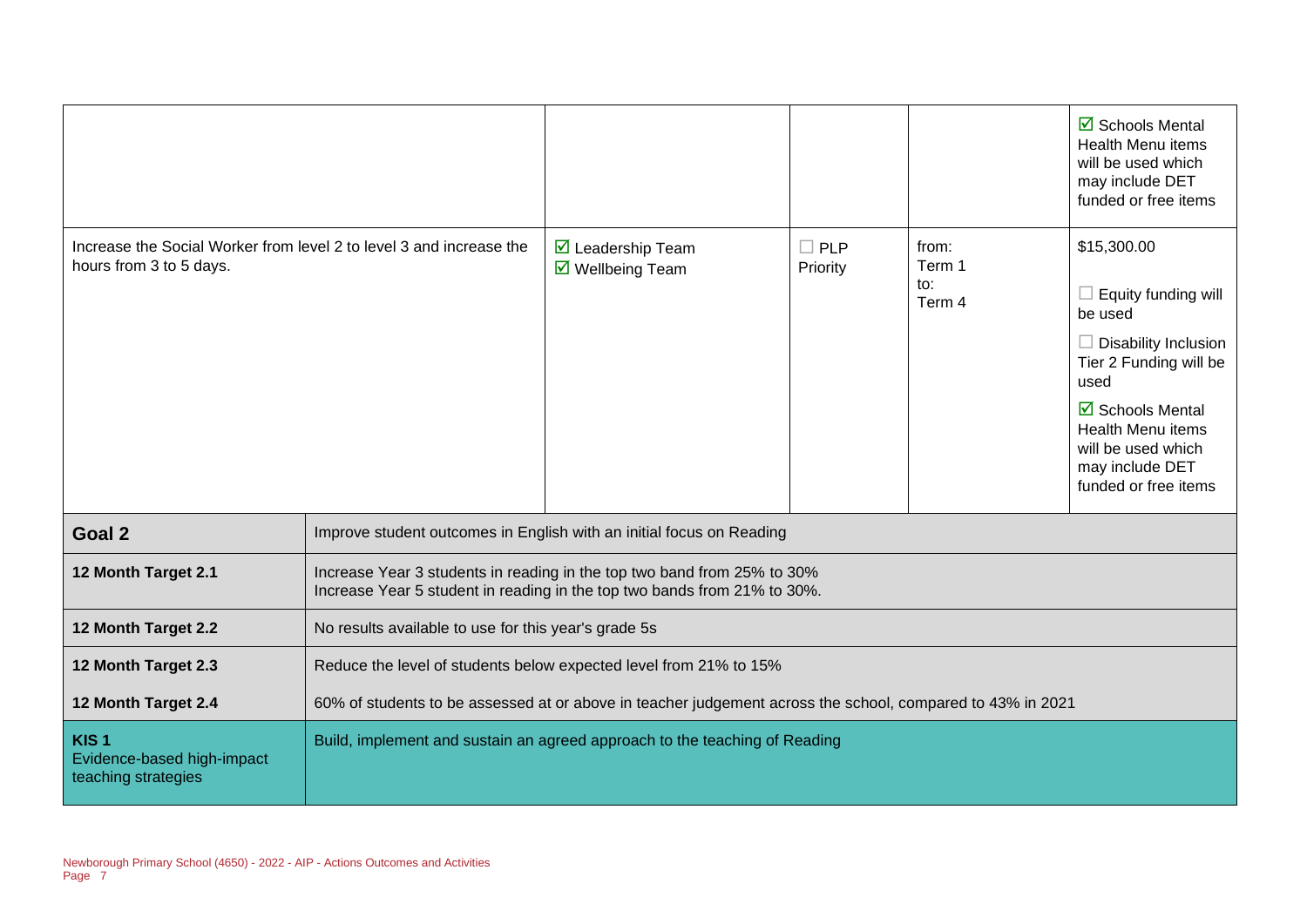| <b>Actions</b>                    | Develop a whole school approach to the teaching of reading.                                                                                                                                                                                                                                                                                                                                                                                                                                                                                                                                                                                                                                                                                                                                                                                                                                                                                                                |                                                                |                                |                                  |                                                      |
|-----------------------------------|----------------------------------------------------------------------------------------------------------------------------------------------------------------------------------------------------------------------------------------------------------------------------------------------------------------------------------------------------------------------------------------------------------------------------------------------------------------------------------------------------------------------------------------------------------------------------------------------------------------------------------------------------------------------------------------------------------------------------------------------------------------------------------------------------------------------------------------------------------------------------------------------------------------------------------------------------------------------------|----------------------------------------------------------------|--------------------------------|----------------------------------|------------------------------------------------------|
| <b>Outcomes</b>                   | Leaders will:<br>- Provide opportunities for, and facilitate professional learning during whole staff PLCs and senior, middle and junior PLCs.<br>Develop clear documentation of our approach to reading.<br>- Conduct regular planned observations of reading sessions.<br>- Have a clear understanding and knowledge of our approach to reading.<br>Teachers will:<br>- Engage in professional learning during whole staff PLCs and senior, middle and junior PLCs.<br>- Refer to documentation of our approach to reading when planning.<br>- Participate in regular planned observations of reading sessions.<br>- Have a clear understanding and knowledge of our approach to reading.<br>- Implement the approach with consistency across all grades<br>Students will:<br>- Have a greater engagement in reading<br>- Conference with the teachers at least weekly<br>- Be able to have discussion about the text<br>- Increased confidence in themselves as readers |                                                                |                                |                                  |                                                      |
| <b>Success Indicators</b>         | - Conferences planned and implemented, shown in work programs and notes taken<br>- Regular professional learning<br>- PLC agendas<br>- Consistency across grades                                                                                                                                                                                                                                                                                                                                                                                                                                                                                                                                                                                                                                                                                                                                                                                                           |                                                                |                                |                                  |                                                      |
| <b>Activities and Milestones</b>  | <b>People Responsible</b><br>Is this a PL<br>When<br><b>Funding Streams</b><br><b>Priority</b>                                                                                                                                                                                                                                                                                                                                                                                                                                                                                                                                                                                                                                                                                                                                                                                                                                                                             |                                                                |                                |                                  |                                                      |
| Run PD sessions with the teachers |                                                                                                                                                                                                                                                                                                                                                                                                                                                                                                                                                                                                                                                                                                                                                                                                                                                                                                                                                                            | ☑ School Leadership Team<br>$\overline{\mathbf{M}}$ Teacher(s) | $\overline{M}$ PLP<br>Priority | from:<br>Term 1<br>to:<br>Term 4 | \$50,000.00<br>$\Box$ Equity funding will<br>be used |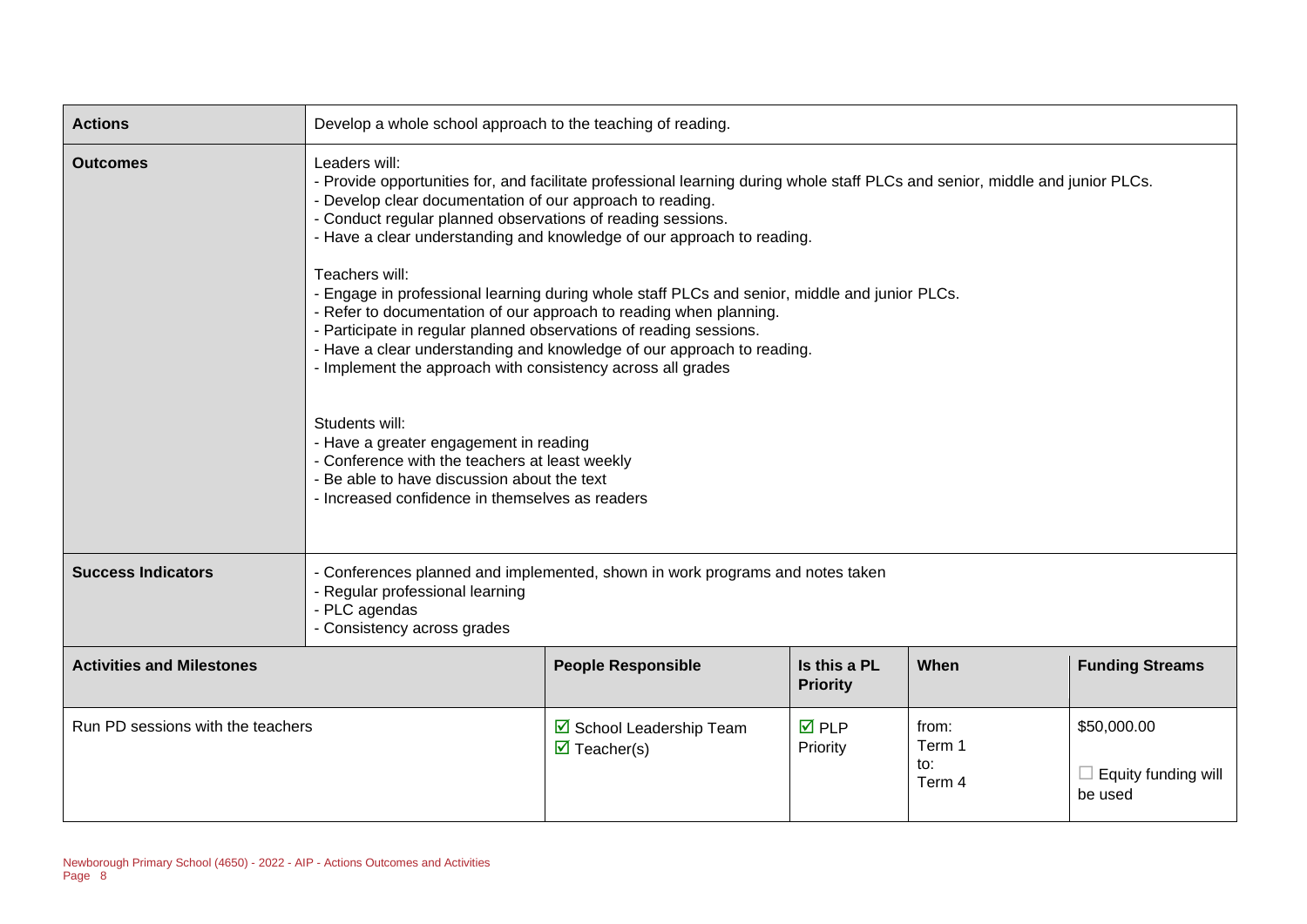|                                                |                                                 |                        |                                  | $\Box$ Disability Inclusion<br>Tier 2 Funding will be<br>used<br>$\Box$ Schools Mental<br>Health Menu items<br>will be used which<br>may include DET<br>funded or free items                                                         |
|------------------------------------------------|-------------------------------------------------|------------------------|----------------------------------|--------------------------------------------------------------------------------------------------------------------------------------------------------------------------------------------------------------------------------------|
| Develop documentation - outlining expectations | $\overline{\mathbf{y}}$ Leadership Team         | $\Box$ PLP<br>Priority | from:<br>Term 1<br>to:<br>Term 4 | \$10,000.00<br>$\Box$ Equity funding will<br>be used<br>$\Box$ Disability Inclusion<br>Tier 2 Funding will be<br>used<br>$\Box$ Schools Mental<br>Health Menu items<br>will be used which<br>may include DET<br>funded or free items |
| Allocate time for PD                           | ☑ Leadership Team<br>$\triangledown$ Teacher(s) | $\Box$ PLP<br>Priority | from:<br>Term 1<br>to:<br>Term 4 | \$10,000.00<br>$\Box$ Equity funding will<br>be used<br>$\Box$ Disability Inclusion<br>Tier 2 Funding will be<br>used<br>$\Box$ Schools Mental<br>Health Menu items<br>will be used which                                            |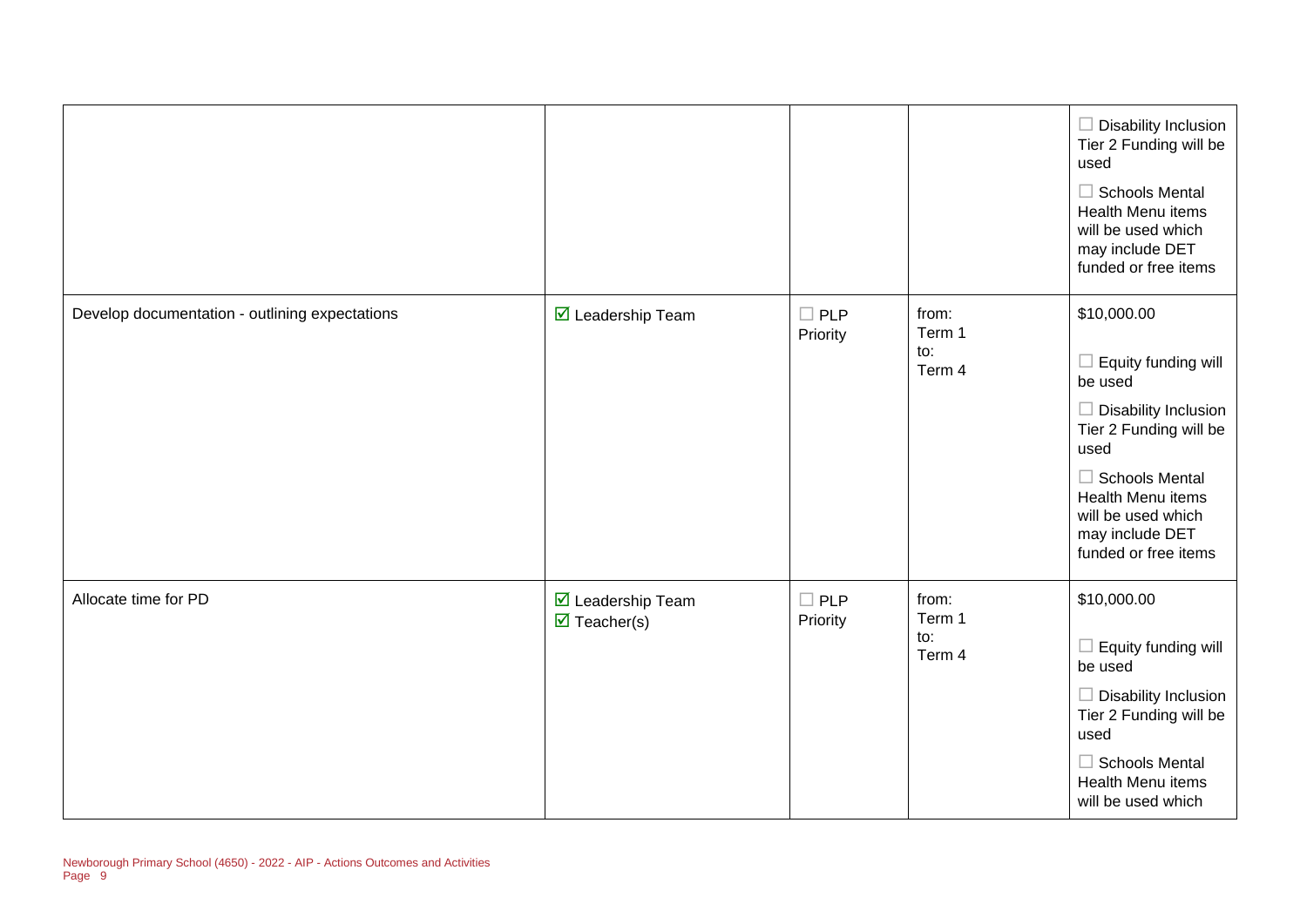|                                                           |                                                                                                                                                                                                                                                                                                                                                        |                                                                                                                                 |  |  | may include DET<br>funded or free items |
|-----------------------------------------------------------|--------------------------------------------------------------------------------------------------------------------------------------------------------------------------------------------------------------------------------------------------------------------------------------------------------------------------------------------------------|---------------------------------------------------------------------------------------------------------------------------------|--|--|-----------------------------------------|
| KIS <sub>2</sub><br>Curriculum planning and<br>assessment | learning growth                                                                                                                                                                                                                                                                                                                                        | Develop and implement a systematic approach to timely intervention for students who are not reaching the expected levels and/or |  |  |                                         |
| <b>Actions</b>                                            | Develop and implement an effective intervention program for students not reaching the expected level and those not reaching the<br>expected learning growth                                                                                                                                                                                            |                                                                                                                                 |  |  |                                         |
| <b>Outcomes</b>                                           | Leadership will:<br>Allocate tutors<br>Timetable sessions<br>Anaylse the data to determine the chosen students<br>Check in with progress<br>Teachers / Tutors will:<br>Undertake assessment to determine students<br>Implement the program<br>Check in with leadership and classroom teachers / other tutor<br>Students will:<br>Engage in the program |                                                                                                                                 |  |  |                                         |
| <b>Success Indicators</b>                                 | Timetabled tutoring lessons<br>Tutoring lesson plans<br>Increased student growth and development<br>Cooperation between teachers and tutors - reflected in planning                                                                                                                                                                                    |                                                                                                                                 |  |  |                                         |
| <b>Activities and Milestones</b>                          | <b>People Responsible</b><br>Is this a PL<br>When<br><b>Funding Streams</b><br><b>Priority</b>                                                                                                                                                                                                                                                         |                                                                                                                                 |  |  |                                         |
| Hire tutors                                               | \$60,000.00<br>from:<br>PLP<br>$\triangleright$ Leadership Team<br>Term 1<br>Priority                                                                                                                                                                                                                                                                  |                                                                                                                                 |  |  |                                         |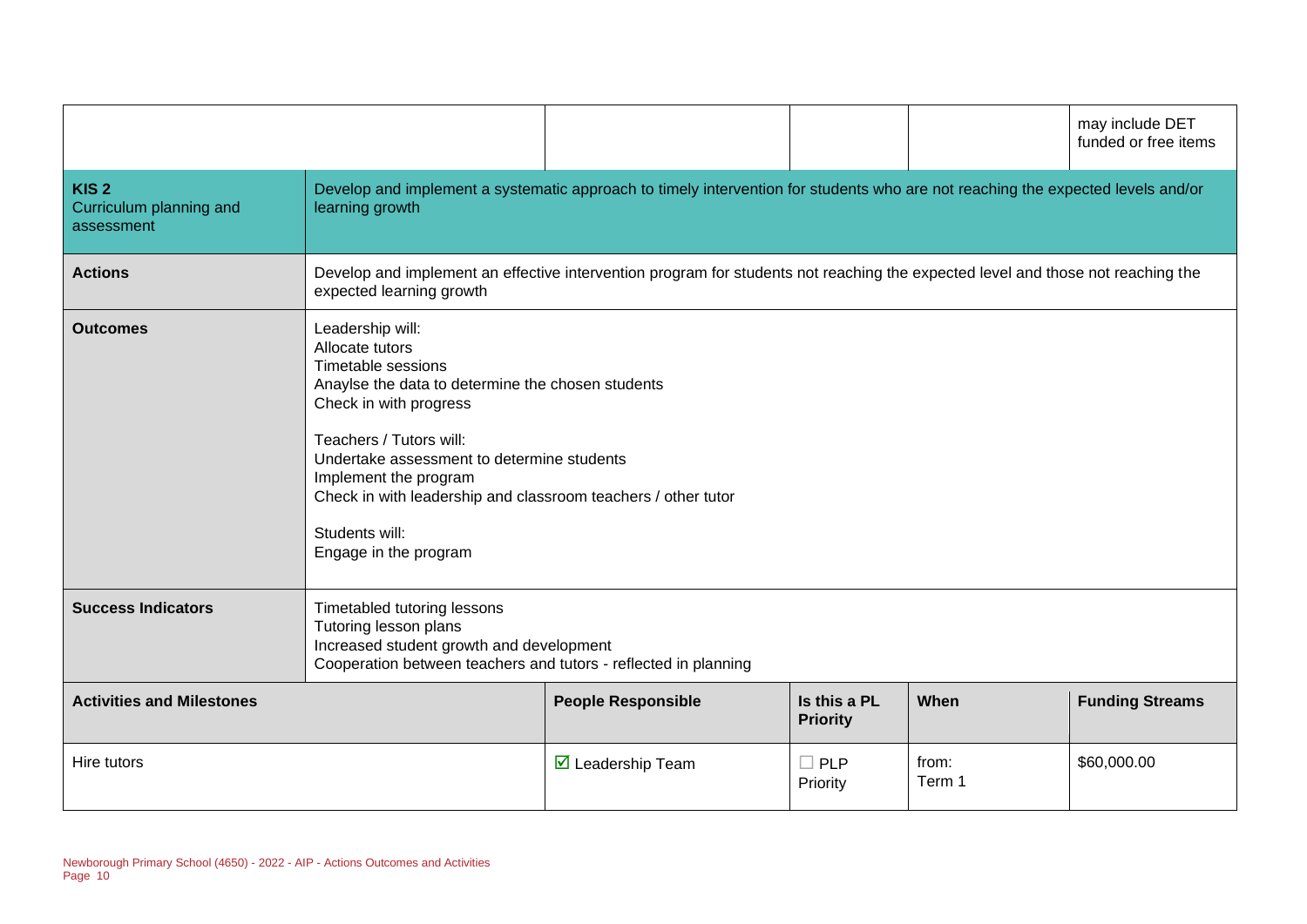|                                |                                    |                        | to:<br>Term 1                    | Equity funding will<br>be used<br><b>Disability Inclusion</b><br>Tier 2 Funding will be<br>used                                                                                                                               |
|--------------------------------|------------------------------------|------------------------|----------------------------------|-------------------------------------------------------------------------------------------------------------------------------------------------------------------------------------------------------------------------------|
|                                |                                    |                        |                                  | <b>Schools Mental</b><br>$\overline{\phantom{a}}$<br>Health Menu items<br>will be used which<br>may include DET<br>funded or free items                                                                                       |
| Timetable the tutoring lessons | ☑ Leadership Team                  | $\Box$ PLP<br>Priority | from:<br>Term 1<br>to:<br>Term 4 | \$10,000.00<br>Equity funding will<br>be used<br><b>Disability Inclusion</b><br>Tier 2 Funding will be<br>used<br>$\Box$ Schools Mental<br>Health Menu items<br>will be used which<br>may include DET<br>funded or free items |
| Undertake assessment           | $\overline{\mathbf{M}}$ Teacher(s) | $\Box$ PLP<br>Priority | from:<br>Term 1<br>to:<br>Term 4 | \$10,000.00<br>Equity funding will<br>ш<br>be used<br><b>Disability Inclusion</b><br>$\overline{\phantom{a}}$<br>Tier 2 Funding will be<br>used                                                                               |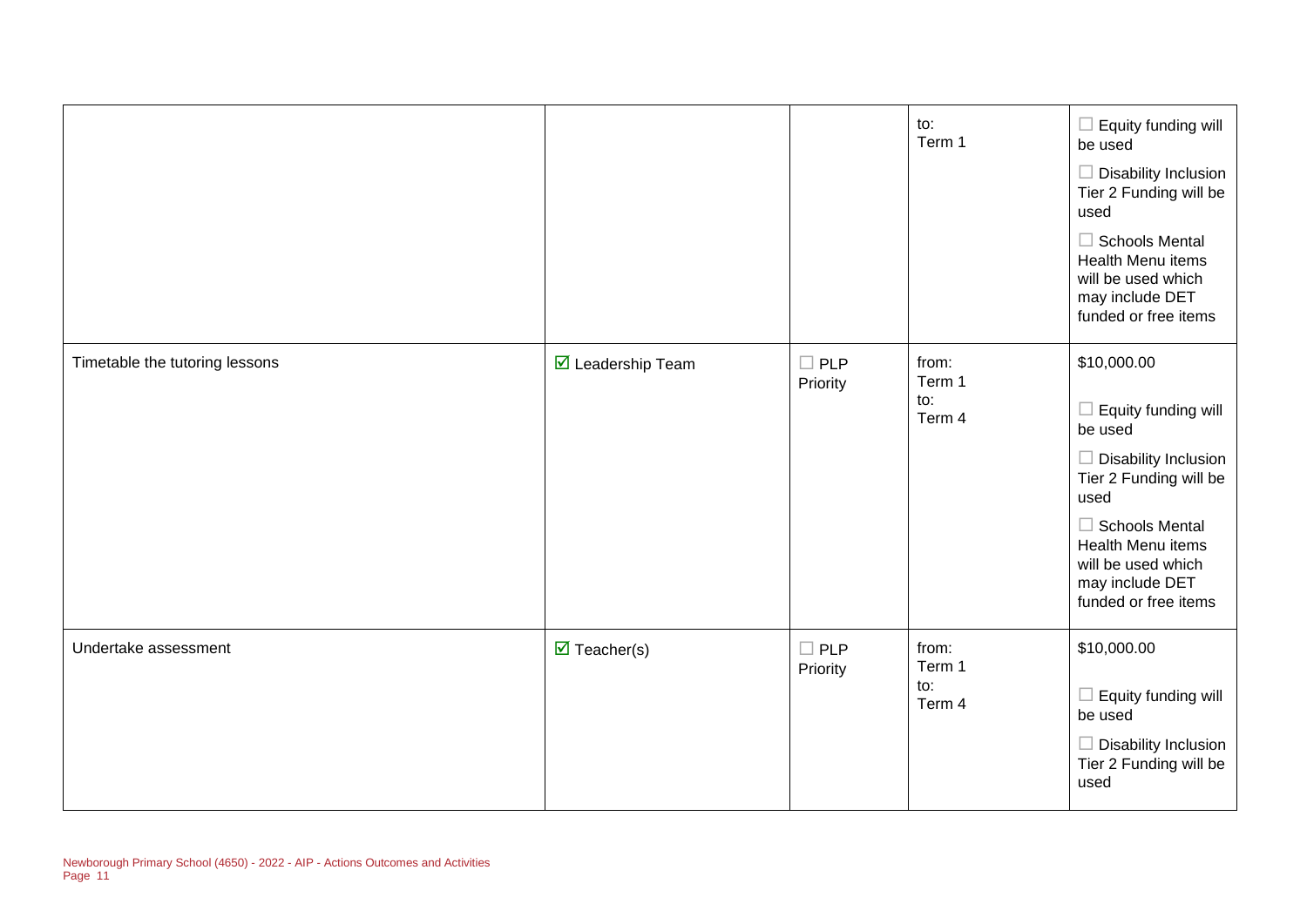|  | Schools Mental<br>Health Menu items<br>will be used which<br>may include DET<br>funded or free items |
|--|------------------------------------------------------------------------------------------------------|
|--|------------------------------------------------------------------------------------------------------|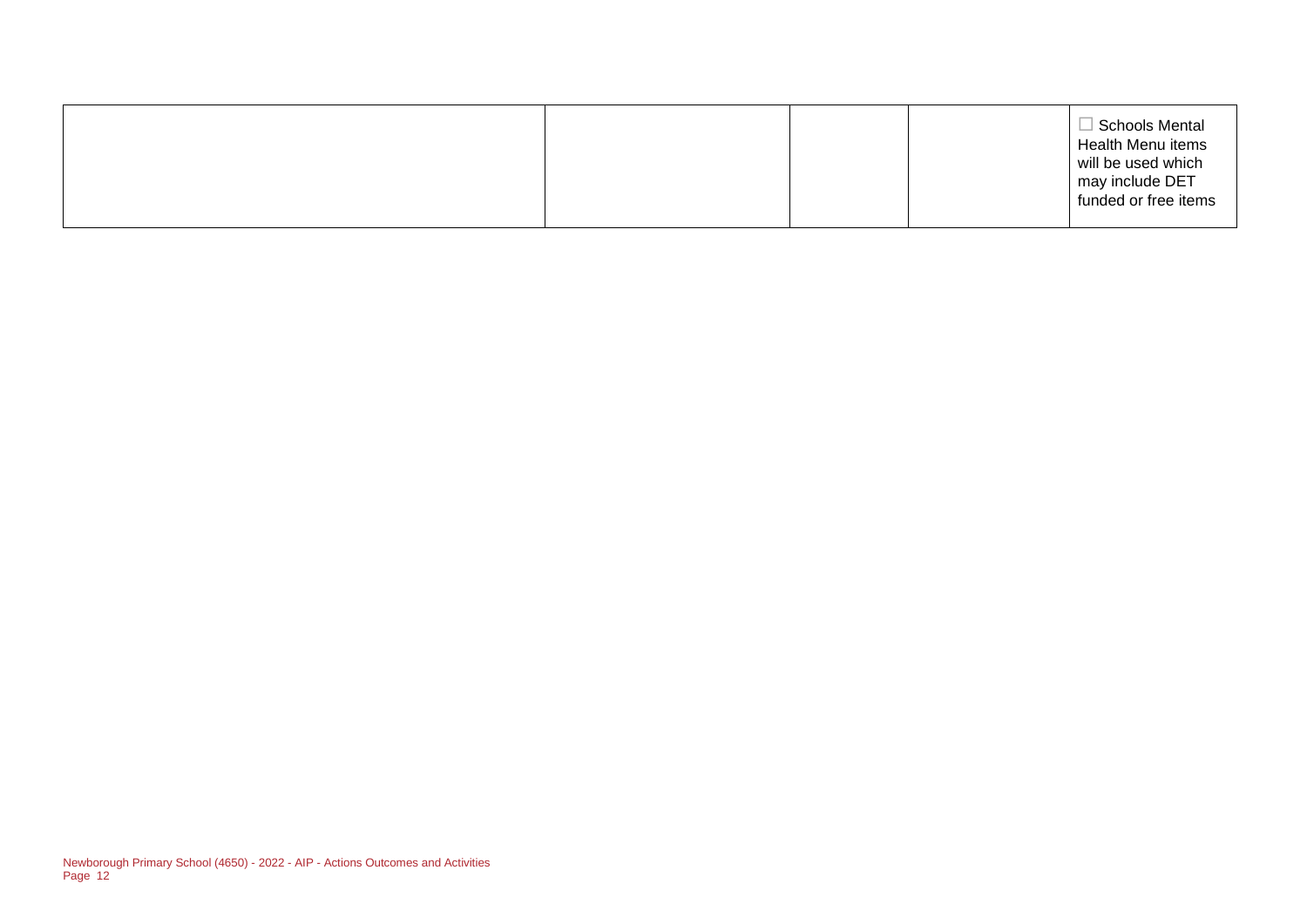### **Funding Planner**

#### Summary of Budget and Allocated Funding

| <b>Summary of Budget</b>            | School's total funding (\$) | <b>Funding Allocated in activities (\$)</b> | Still available/shortfall |
|-------------------------------------|-----------------------------|---------------------------------------------|---------------------------|
| <b>Equity Funding</b>               | \$111,689.48                | \$85,000.00                                 | \$26,689.48               |
| Disability Inclusion Tier 2 Funding | \$0.00                      | \$0.00                                      | \$0.00                    |
| Schools Mental Health Fund and Menu | \$15,299.63                 | \$42,487.00                                 | $-$ \$27,187.37           |
| <b>Total</b>                        | \$126,989.11                | \$127,487.00                                | $-$ \$497.89              |

#### Activities and Milestones – Total Budget

| <b>Activities and Milestones</b>                                                                                                                            | <b>Budget</b> |
|-------------------------------------------------------------------------------------------------------------------------------------------------------------|---------------|
| Provide professional learning to staff on RR, Zones of<br>Regulation, PBS, individually and clearly articulate how the<br>programs work together            | \$20,000.00   |
| Social worker to support teachers to implement the SEL<br>programs in the classroom                                                                         | \$60,000.00   |
| Social Worker to work with small groups of students around<br>issues identified by classroom staff<br>Social Worker to support the teachers in teaching SEL | \$7,187.00    |
| Implement the CASEA program with P-3 students and their<br>parents with Social Emotional skill building                                                     | \$10,000.00   |
| Use PLCs to monitor and track the implementation of the<br>SEL program                                                                                      | \$10,000.00   |
| Increase the Social Worker from level 2 to level 3 and<br>increase the hours from 3 to 5 days.                                                              | \$15,300.00   |
| <b>Totals</b>                                                                                                                                               | \$122,487.00  |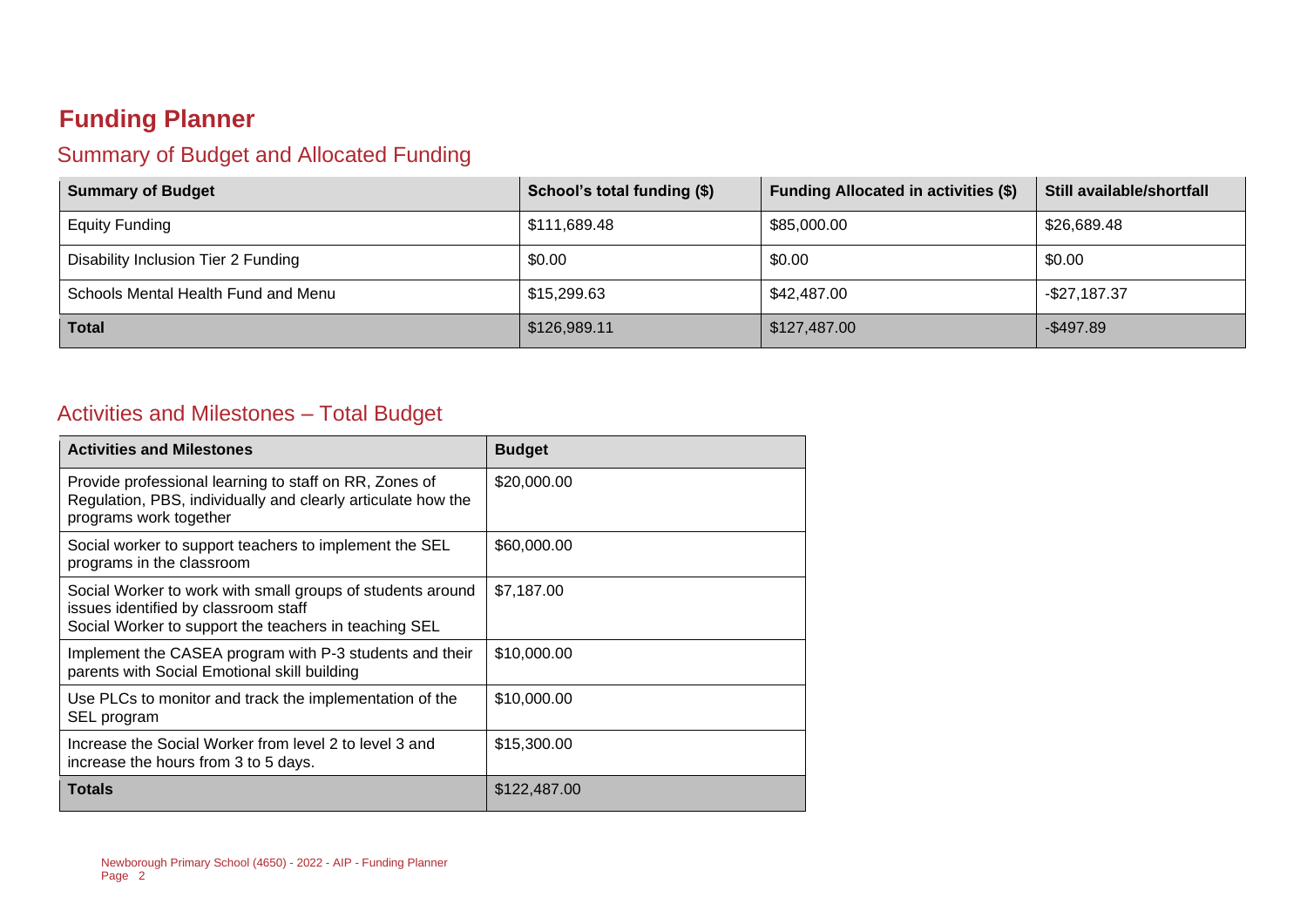| <b>Activities and Milestones</b>                                                                                                                       | When                             | <b>Funding allocated (\$)</b> | Category                                                                                               |
|--------------------------------------------------------------------------------------------------------------------------------------------------------|----------------------------------|-------------------------------|--------------------------------------------------------------------------------------------------------|
| Provide professional learning to<br>staff on RR, Zones of Regulation,<br>PBS, individually and clearly<br>articulate how the programs work<br>together | from:<br>Term 2<br>to:<br>Term 4 | \$15,000.00                   | $\triangleright$ School-based staffing<br>$\triangledown$ Teaching and learning programs and resources |
| Social worker to support teachers<br>to implement the SEL programs in<br>the classroom                                                                 | from:<br>Term 1<br>to:<br>Term 4 | \$60,000.00                   | $\boxtimes$ School-based staffing                                                                      |
| Implement the CASEA program<br>with P-3 students and their parents<br>with Social Emotional skill building                                             | from:<br>Term 2<br>to:<br>Term 4 | \$5,000.00                    | $\boxtimes$ School-based staffing                                                                      |
| Use PLCs to monitor and track the<br>implementation of the SEL program                                                                                 | from:<br>Term 1<br>to:<br>Term 4 | \$5,000.00                    | $\triangleright$ School-based staffing                                                                 |
| <b>Totals</b>                                                                                                                                          |                                  | \$85,000.00                   |                                                                                                        |

### Activities and Milestones - Equity Funding

### Activities and Milestones - Disability Inclusion Funding

| <b>Activities and Milestones</b> | When | Funding allocated (\$)   Category |  |
|----------------------------------|------|-----------------------------------|--|
| <b>Totals</b>                    |      | \$0.00                            |  |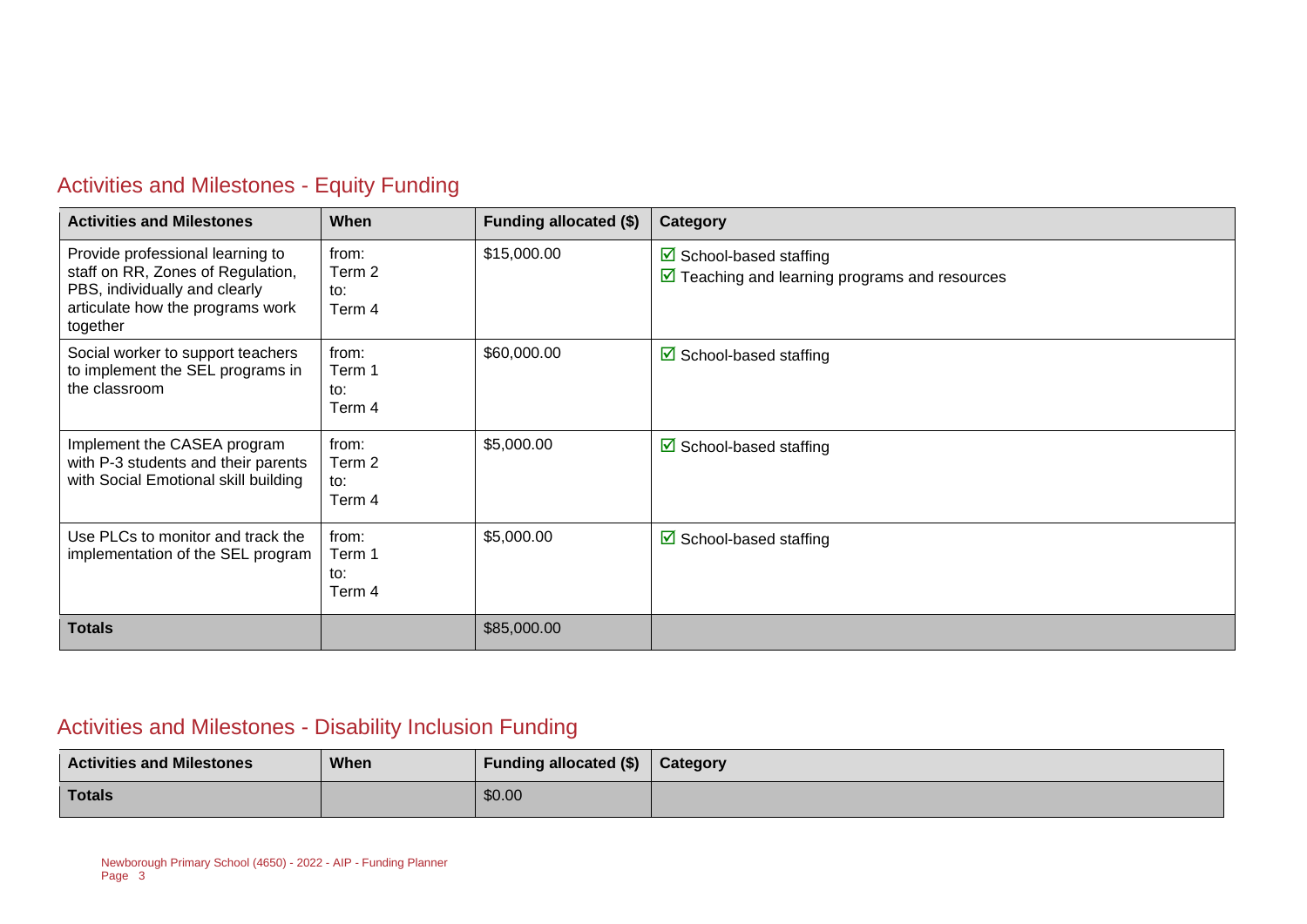| Activities and Milestones - Schools Mental Health Fund and Menu |  |  |
|-----------------------------------------------------------------|--|--|
|-----------------------------------------------------------------|--|--|

| <b>Activities and Milestones</b>                                                                                                                                  | <b>When</b>                      | Funding allocated (\$) | Category                                                                                                                                                                                                                              |
|-------------------------------------------------------------------------------------------------------------------------------------------------------------------|----------------------------------|------------------------|---------------------------------------------------------------------------------------------------------------------------------------------------------------------------------------------------------------------------------------|
| Provide professional learning to<br>staff on RR, Zones of Regulation,<br>PBS, individually and clearly<br>articulate how the programs work<br>together            | from:<br>Term 2<br>to:<br>Term 4 | \$5,000.00             | $\triangledown$ Tier 3/Category: Mental health and wellbeing professionals<br>This activity will use Mental Health Menu staffing<br>Additional mental health and wellbeing professional<br>$\circ$<br>Social Worder                   |
| Social worker to support teachers<br>to implement the SEL programs in<br>the classroom                                                                            | from:<br>Term 1<br>to:<br>Term 4 | \$5,000.00             | $\triangleright$ Tier 3/Category: Mental health and wellbeing professionals<br>This activity will use Mental Health Menu staffing<br>Additional mental health and wellbeing professional<br>$\circ$<br>Social Worker and school nurse |
| Social Worker to work with small<br>groups of students around issues<br>identified by classroom staff<br>Social Worker to support the<br>teachers in teaching SEL | from:<br>Term 1<br>to:<br>Term 4 | \$7,187.00             | $\triangleright$ Tier 3/Category: Mental health and wellbeing professionals<br>This activity will use Mental Health Menu staffing<br>Additional mental health and wellbeing professional<br>$\circ$<br>Social worker                  |
| Implement the CASEA program<br>with P-3 students and their parents<br>with Social Emotional skill building                                                        | from:<br>Term 2<br>to:<br>Term 4 | \$5,000.00             | $\triangleright$ Tier 3/Category: Mental health and wellbeing professionals<br>This activity will use Mental Health Menu staffing<br>Additional mental health and wellbeing professional<br>$\circ$<br>Social Worker                  |
| Use PLCs to monitor and track the<br>implementation of the SEL program                                                                                            | from:<br>Term 1<br>to:<br>Term 4 | \$5,000.00             | $\triangledown$ Tier 3/Category: Mental health and wellbeing professionals<br>This activity will use Mental Health Menu staffing<br>Additional mental health and wellbeing professional<br>$\circ$<br>Social Worker                   |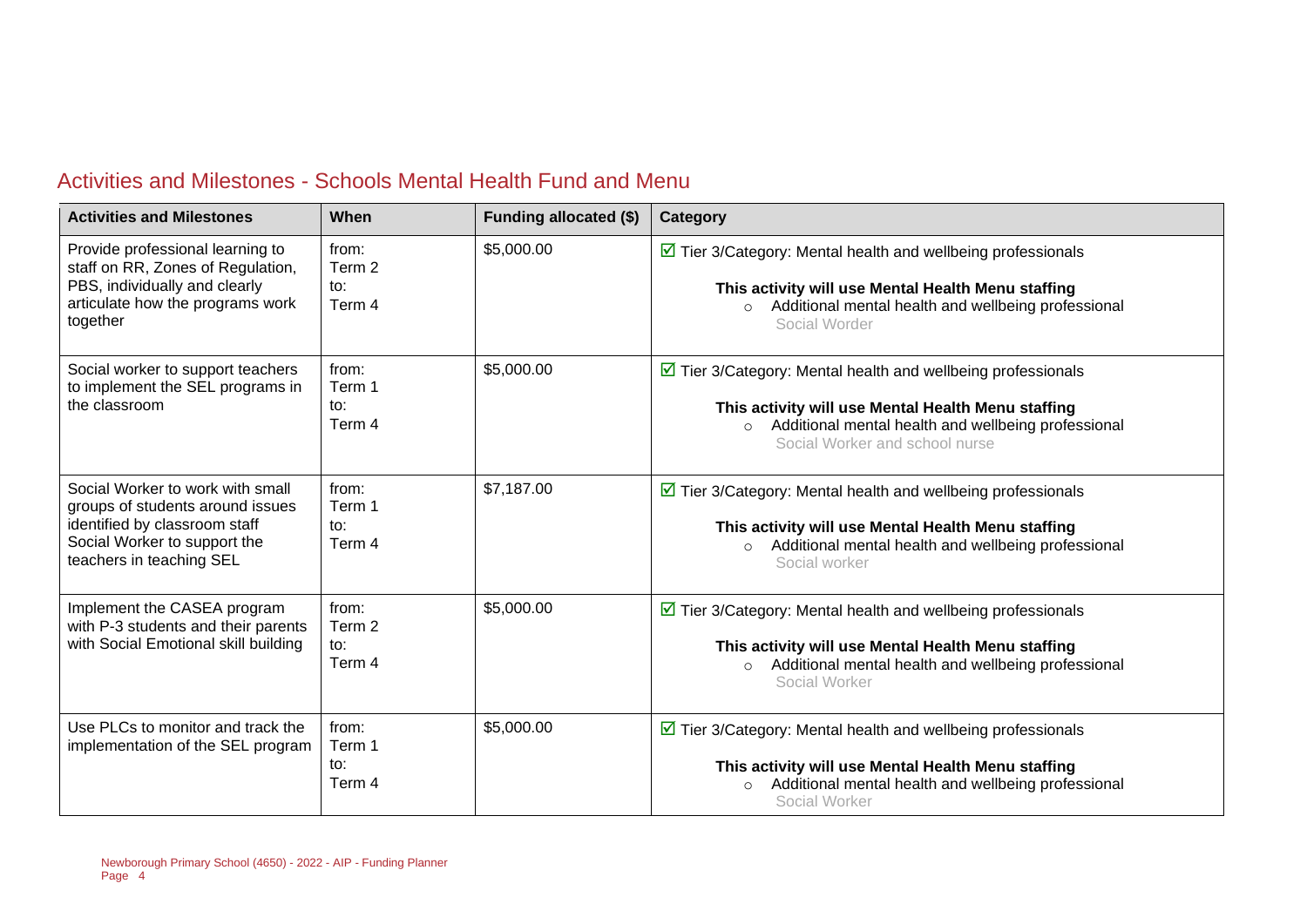| Increase the Social Worker from                                | from:                   | \$15,300.00 | $\triangleright$ Tier 3/Category: Mental health and wellbeing professionals                                                           |
|----------------------------------------------------------------|-------------------------|-------------|---------------------------------------------------------------------------------------------------------------------------------------|
| level 2 to level 3 and increase the<br>hours from 3 to 5 days. | Term 1<br>to:<br>Term 4 |             | This activity will use Mental Health Menu staffing<br>Additional mental health and wellbeing professional<br>$\circ$<br>Social worker |
| <b>Totals</b>                                                  |                         | \$42,487.00 |                                                                                                                                       |

#### Additional Funding Planner – Total Budget

| <b>Activities and Milestones</b> | <b>Budget</b> |
|----------------------------------|---------------|
| <b>Totals</b>                    | \$0.00        |

#### Additional Funding Planner – Equity Funding

| <b>Activities and Milestones</b> | <b>When</b> | Funding allocated $(\$)$ $\ $ Category |  |
|----------------------------------|-------------|----------------------------------------|--|
| Totals                           |             | \$0.00                                 |  |

#### Additional Funding Planner – Disability Inclusion Funding

| <b>Activities and Milestones</b> | When | Funding allocated $(\$)$   Category |  |
|----------------------------------|------|-------------------------------------|--|
| Totals                           |      | \$0.00                              |  |

#### Additional Funding Planner – Schools Mental Health Fund and Menu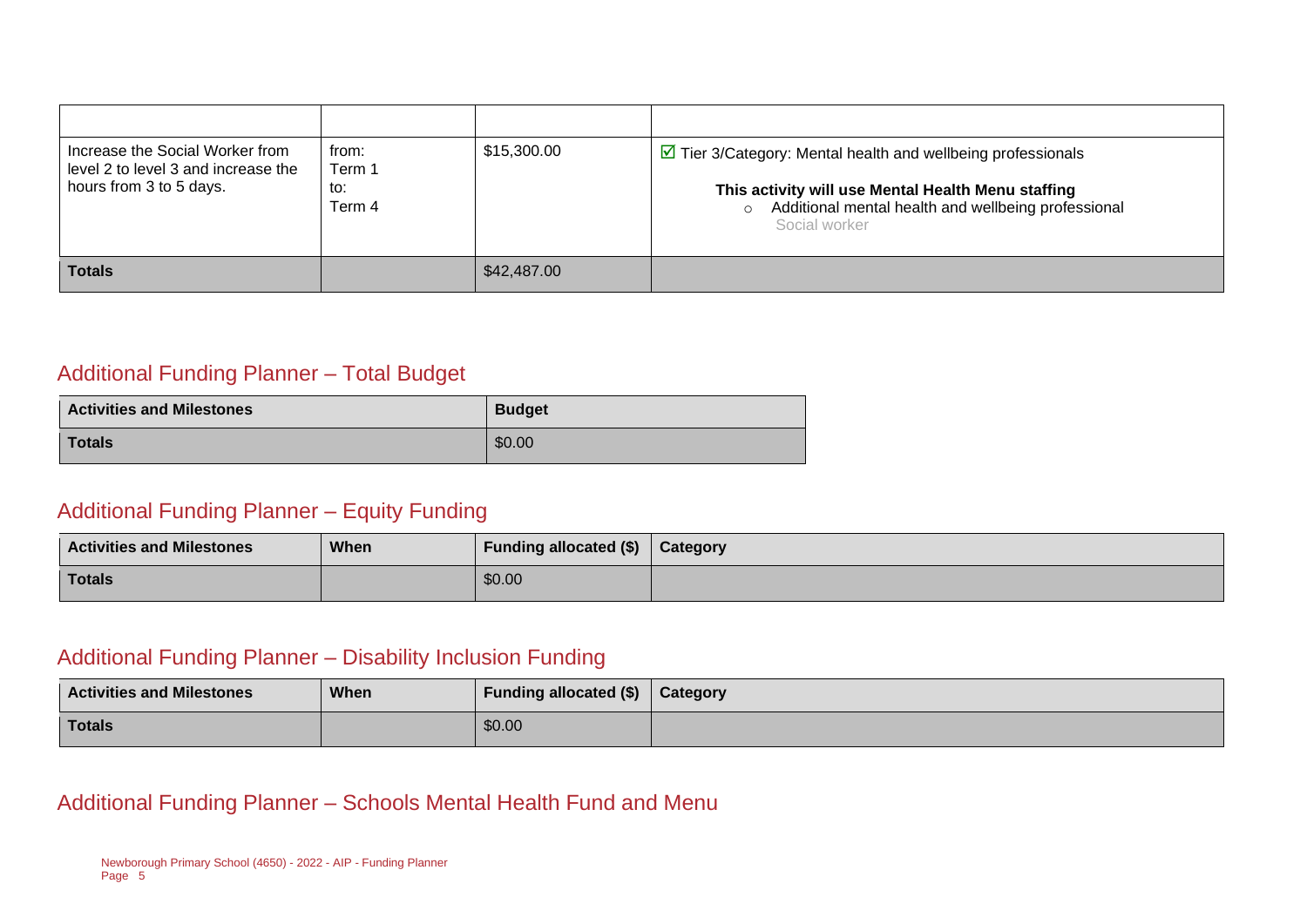| <b>Activities and Milestones</b> | When | <b>Funding allocated (\$)</b> | Category |
|----------------------------------|------|-------------------------------|----------|
| <b>Totals</b>                    |      | \$0.00                        |          |